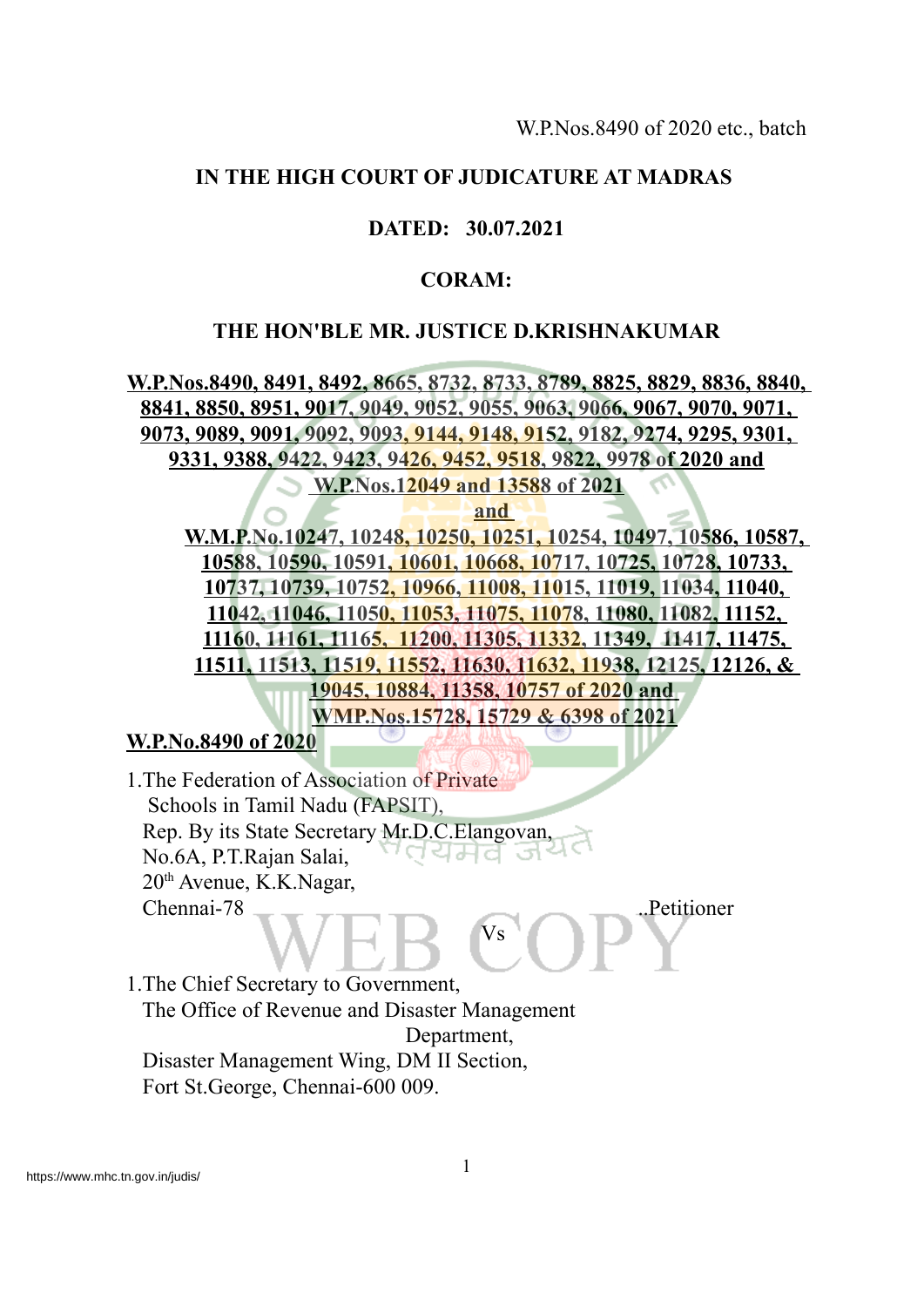- 2.The Secretary, Collegiate Education Department, Fort St.George, Chennai-9.
- 3.The Secretary, School Education Department, Fort St.George, Chennai-9.
- 4.The Director, The Directorate of School Education, DPI Campus, Chennai.
- 5.The Director,
	- The Directorate of Matriculation Education, DPI Campus, Chennai.
- 6.The Director, The Directorate of Elementary Education, DPI Campus, Chennai.

7.G.Bharani ..Respondents (7<sup>th</sup> respondent impleaded as per the order dated 22.07.2021 made in WMP.No.14646 of 2020)

**Prayer:** Writ Petitions filed under Article 226 of the Constitution of India praying for issuance of a Writ of Certiorarified Mandamus to call for the records of the impugned Government Order passed by the 1<sup>st</sup> respondent in G.O.(MS)No.199 dated 24.04.2020 and quash the same as ultra vires, illegal and consequently directing the respondents to permit the petitioner Association affiliated institutions to collect the fees fixed by the Fee Fixation Committee taking into consideration the expenses incurred by the Education Institution towards payment of salary to teaching and non-teaching staffs along with other charges, bills, fees payable by the institutions.

### **For Petitioners:**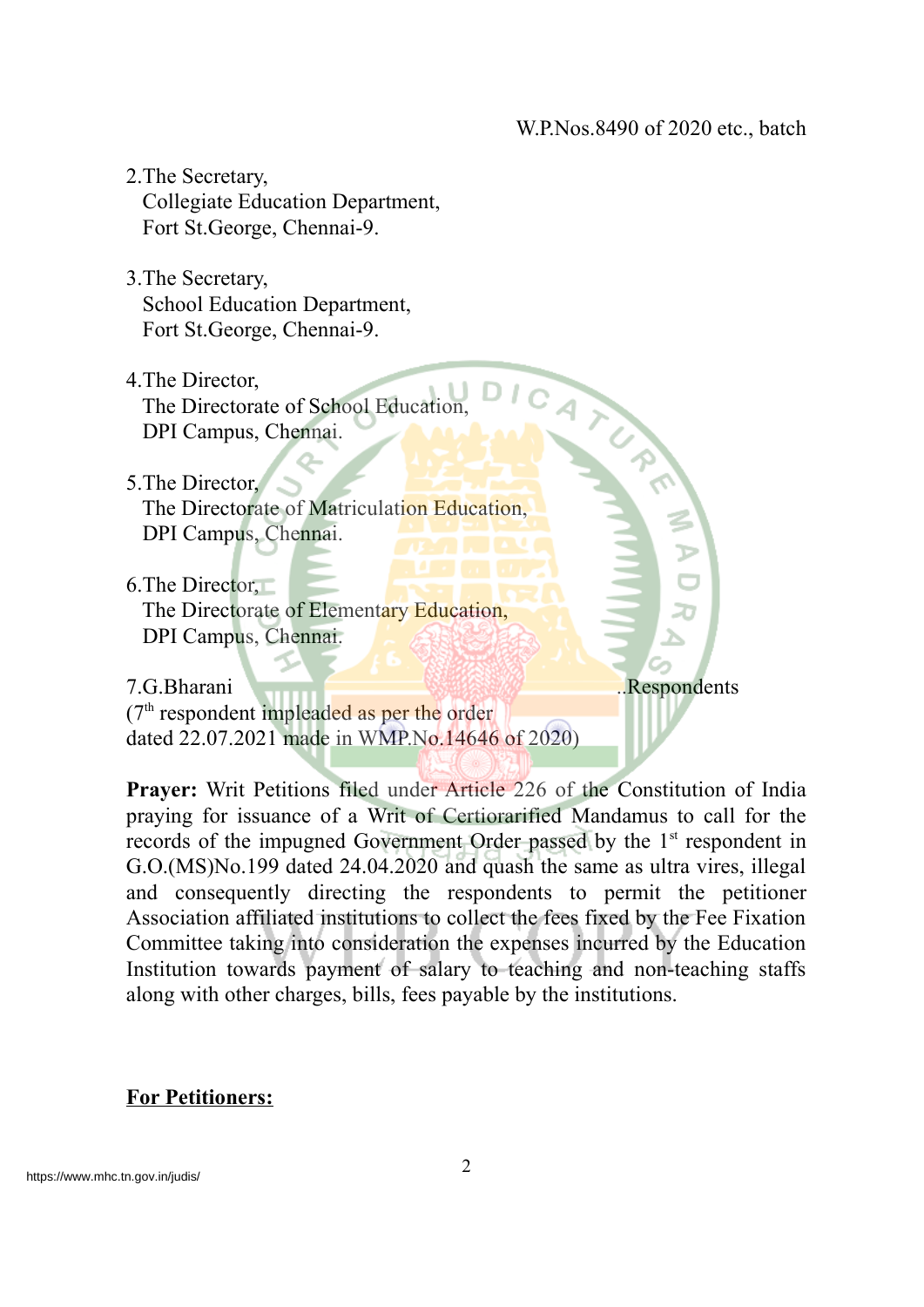Dr.Father A.Xavier Arulraj, Senior Counsel for M/s. Father Xavier Associates : W.P.Nos.8825, 8836, 8665,

8840, 8841,8850, 9049, 9052, 9055, 9063, 9066, 9067, 9070, 9071, 9073, 9089, 9091, 9093, 9144, 9152, 9182, 9274, 9295, 9301, 9331, 9388, 9422, 9423, 9426, 9452, 9822 of 2020

Mr.Silambanan, Senior Counsel for M/s.Kaavya Silambanan Associates : W.P.No.8829 of 2020

JU

Œ

Mr.Godson Swaminath for M/s.Issaac Chambers : W.P.No.9518 of 2020

T

Mr.T.Gowthaman : W.P.No.9017 of 2020

M/s.L.Murali Krishnan : W.P.Nos.8789 of 2020

O

Mr.E. Vijay Anand : W.P.Nos. 8490, 8491, 8492, 8732, 8733 of 2020

Mr.G.Sankaran : W.P.Nos.9148, 9978 of 2020 Mr.P.Ebenezer Paul : W.P.No.8951 of 2020

Mr.S.Manuraj **1989** : W.P.No.9092 of 2020

Mrs.U.K.Kalaiarasi : W.P.Nos.12049 and 13588 of 2021

Mr.M.Purushothaman : WMP.Nos.14710 and 14646 of 2020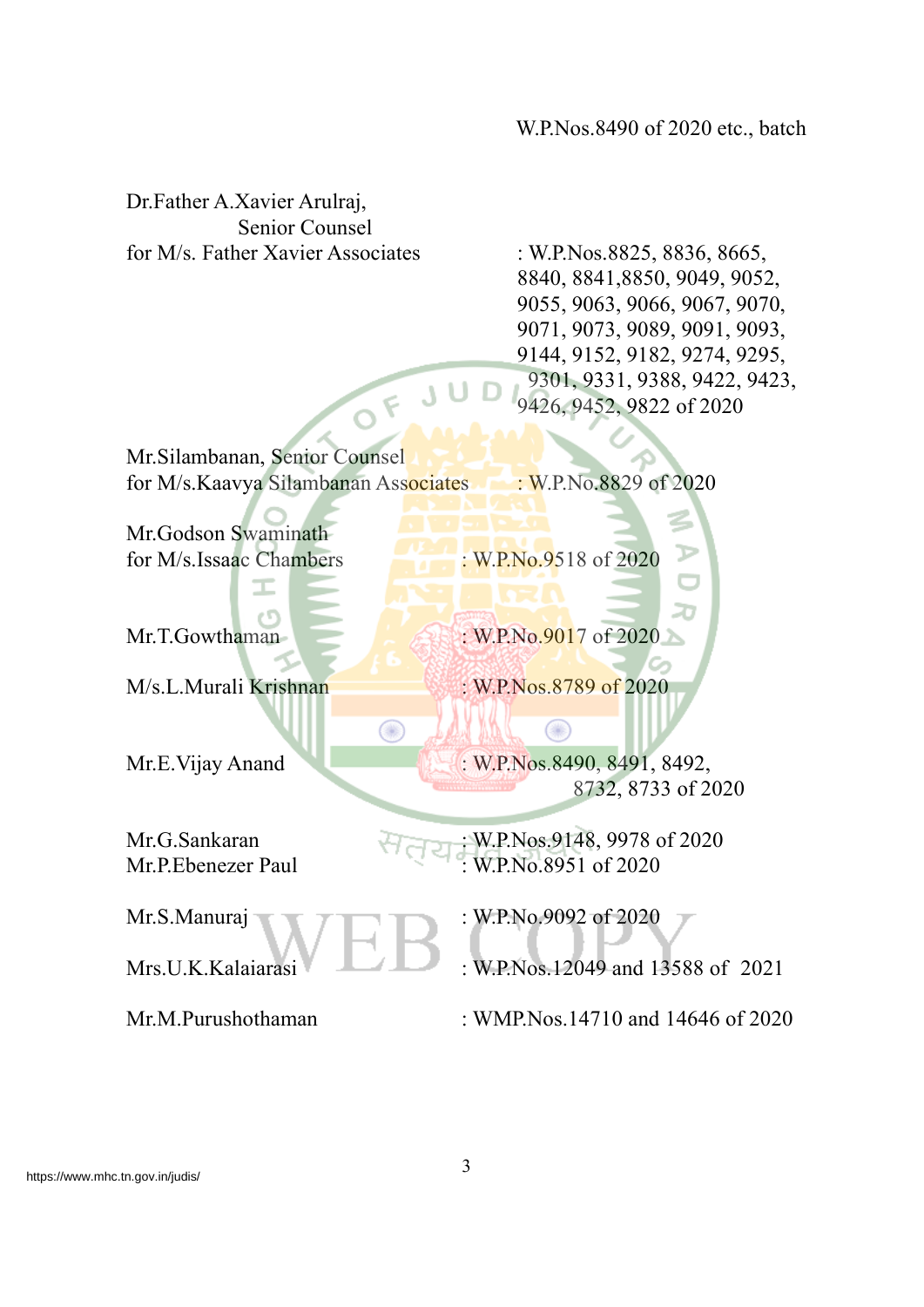For Respondents : Mr.R.Shunmugasundaram, Advocate General, assisted by Mr.A.Selvendran, Government Advocate for the State of Tamil Nadu Mr.Nagarajan, Standing Counsel for CBSE

#### **COMMON ORDER**

 $UDIA$ 

These writ petitions (except W.P.Nos.13588 and 12049 of 2021) have been filed by private educational institutions, challenging the Government Order in G.O.(Ms)No.199, Revenue and Disaster Management Department dated 20.04.2020, directing all the Private Schools and Colleges (unaided) in the State not to compel the students or parents to pay the fee for the academic year 2020-2021 and the pending dues during the lock down period. W.P.Nos.12049 and 13588 of 2021 have been filed by parents directing the fourth respondent therein to consider the petitioner's representation dated 17.06.2021 to take necessary action against the respondents 7 to 9 therein for ਰਧਸੇਰ ਕਪੋ collecting 100% fees without conducting online classes and services and may direct the seventh respondent School to waiver of the school fees for the academic year 2020-2021 and to direct the seventh respondent to implement the order of the Government for all pass to the  $1<sup>st</sup>$  to  $9<sup>th</sup>$  standards and to promote their children to the next class.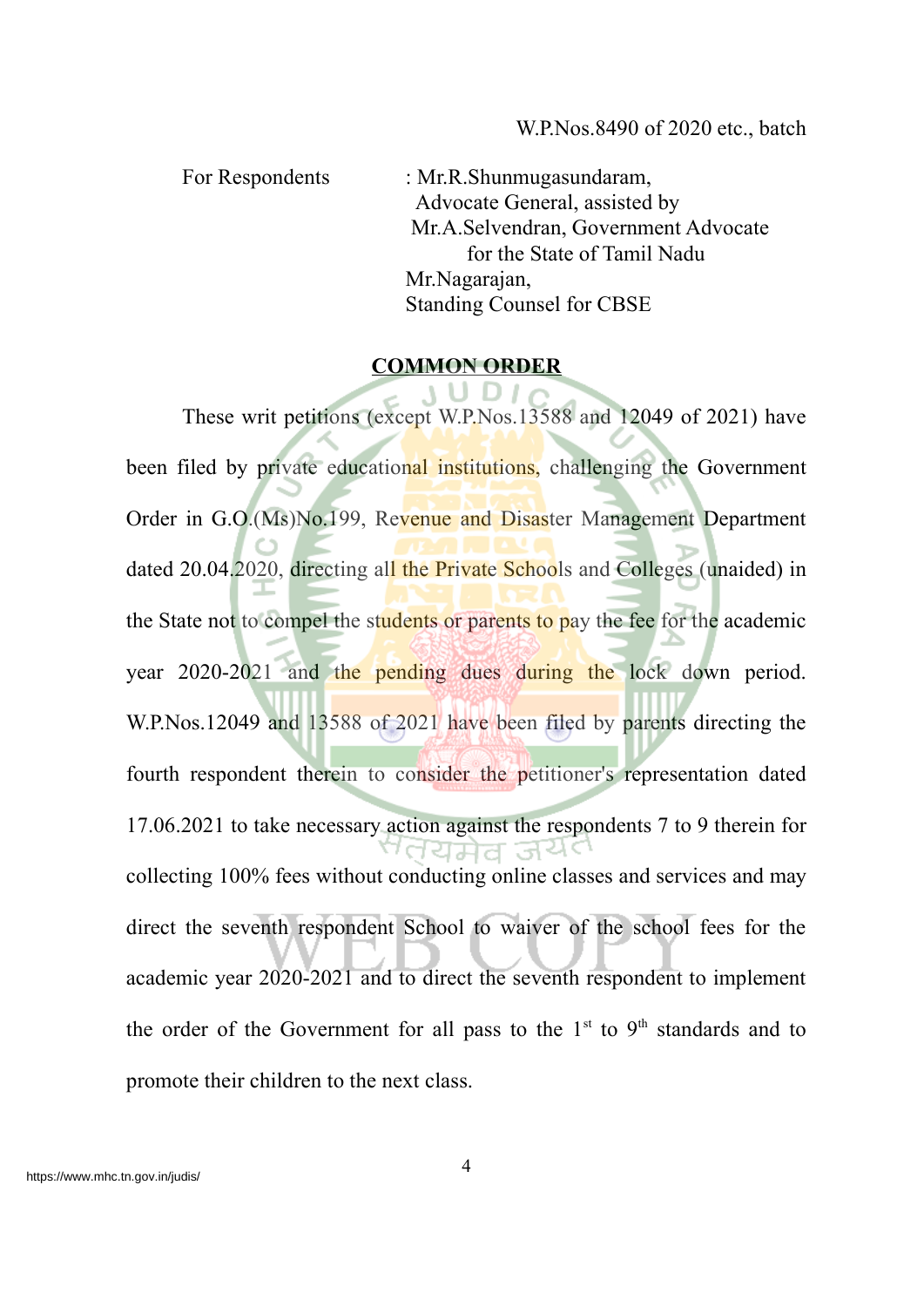2. This Court, vide detailed interim order dated 17.07.2020, has taken into consideration the situation prevalent at the time and in order to find out an interim solution to clear the logjam and in order to balance the interest of all the stakeholders, issued the following directions:

*"16..(a)This interim order passed by this Court will apply to all unaided private institutions across the State of Tamil Nadu.*

*(b) The unaided private institutions shall collect 40% of the tuition fees as an advance fees based on the tuition fees collected during the academic year 2019-2020. This advance fee shall be paid by the students on or before 31.08.2020.*

*(c) The unaided private institutions shall also collect the arrears of fees payable for the academic year 2019-2020 and this arrears fees shall be paid on or before 30.09.2020.*

*(d) If any student already paid the entire fees including arrears, the same shall not be a ground to claim for refund of* सतयमेव जयतै *the fees.*

*(e) The balance of 35% of the fees based on the tuition fees collected for the academic year 2019-2020, shall be collected within a period of two months from the date on which the institution is reopened and physical classes commences.*

*(f) The fee Committee shall immediately start the process of determining the tuition fees for the respective institutions and make an attempt to complete the process within a period of*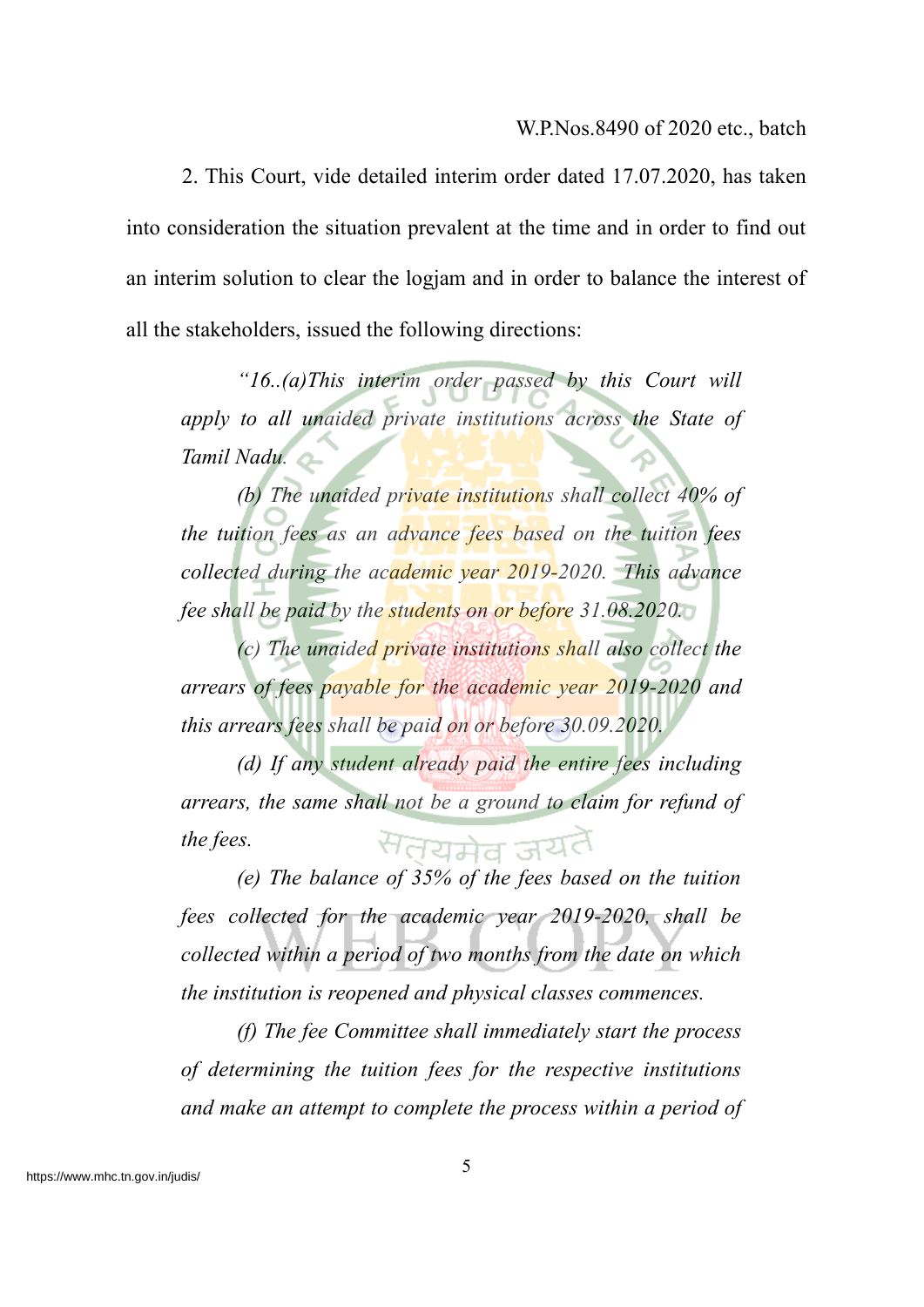*eight months starting from August 2020 onwards.*

*(g) The payment of balance if any, shall be determined after the final decision of the fee Committee.*

*(h) The directions given to the Fee Committee will not in any way prejudice to the rights of the institutions which have already challenged the jurisdiction of the determination of the fees and which are pending before this Court and the Hon'ble Supreme Court.*

*(i) The teaching and non teaching staff shall not insist for any increment in salary and/or DA, until the restoration of normalcy and further orders of this Court.*

*(j) The State Government is directed to immediately take into consideration the request made by the institutions to supply text books and note books to the students either free of cost or at some nominal rates. For this purpose, the State Government can also get the particulars from the respective schools regarding the students who are in dire straits and it can also be confined to those students who should not be deprived of education due to their inability to purchase text books and note books. This Court is confident that the State Government will come up with a positive response in this regard.*

*(k) The above directions are issued without prejudice to the rights of the petitioners to argue the writ petitions on all the grounds raised by them in their respective writ petitions."*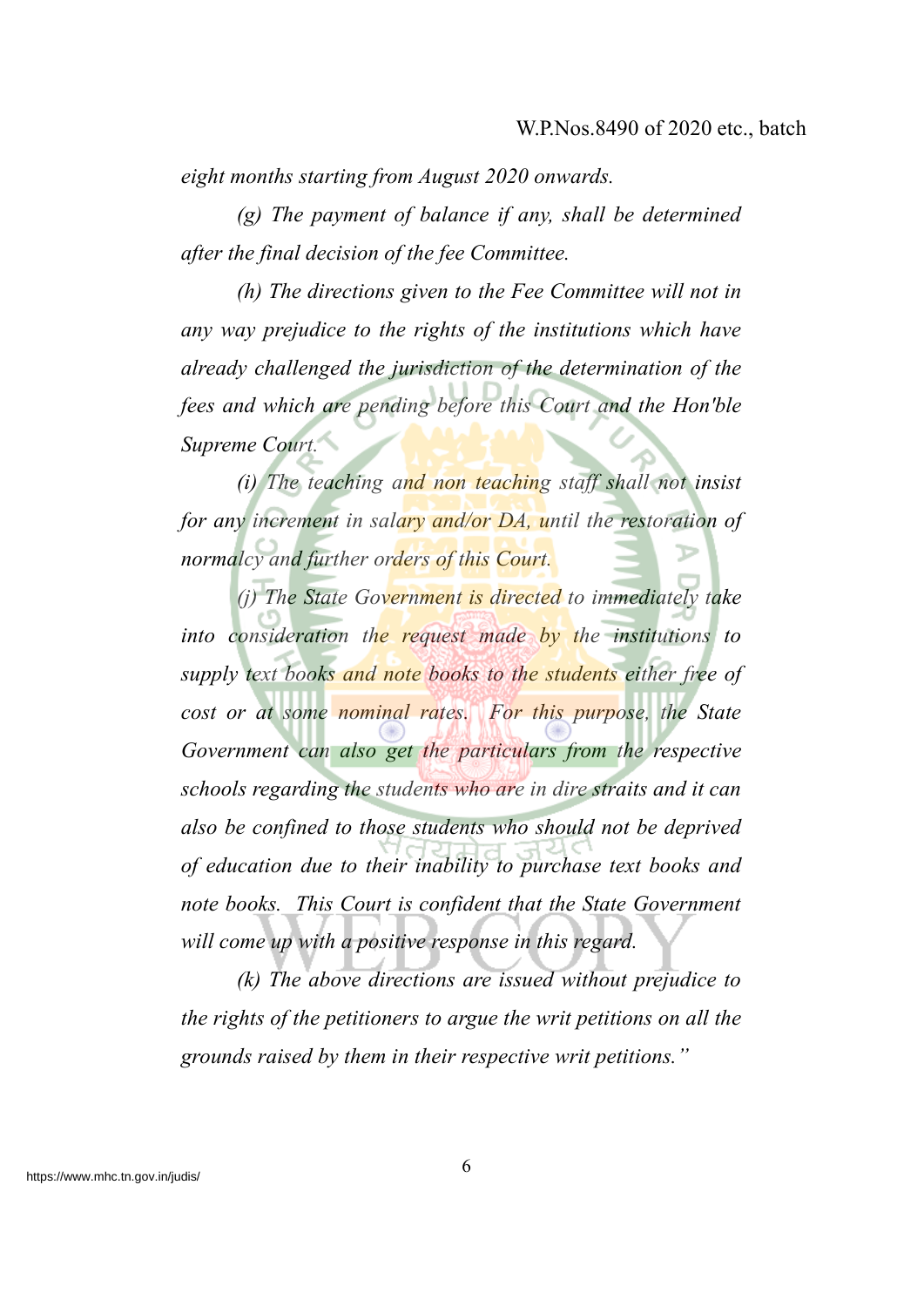3. Subsequently, this Court expected the situation to improve and thought that the physical classes will commence atleast from November or December, 2020. However, the situation has not improved and the reopening of schools and commencing physical classes is not a possibility in the near future. In the meantime, the institutions have started imparting education through online classes and even examination have been conducted through online mode. It was also brought to the notice of this Court that some of the students have not been paid 40% fees and the arrears fees payable for academic year 2019-2020. However, the institutions are accommodating even such students considering the present situation. It was argued that this Court should consider giving further directions for the payment of the balance 35% of fees, since the institutions will have to meet various expenses such as payment of salary, payment of statutory dues etc., and it will not be possible for the institutions to continue their operations without collecting the balance fees. Therefore, this Court, vide interim order dated 18.11.2020, has issued the following directions:

*" 7.In view of the above, the unaided private institutions are permitted to collect the balance of 35% of the fees as per Clause (e) extracted supra and this fees shall be paid by the students on or before 28.02.2021. It is left open to the*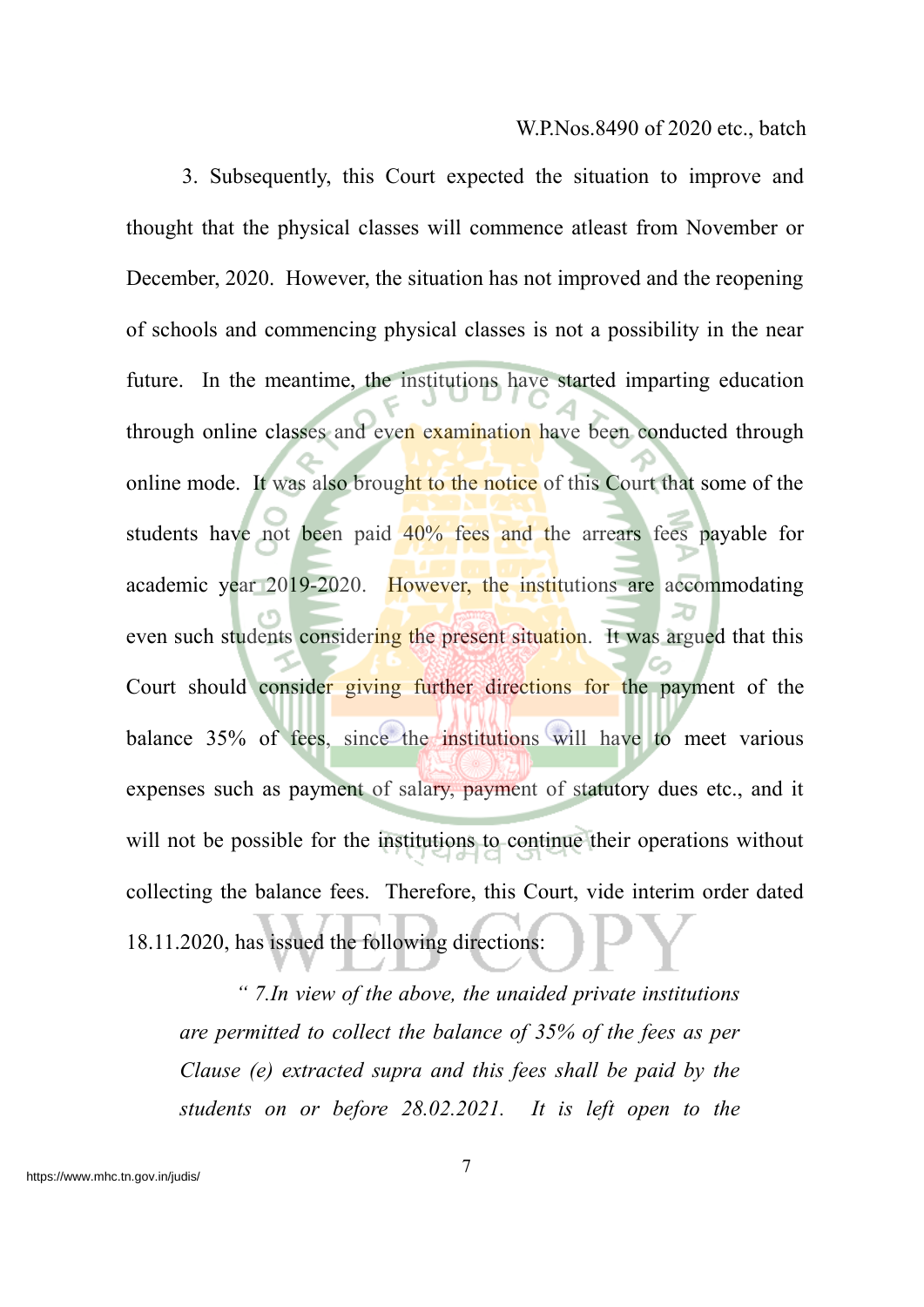*institutions to collect this 35% fees in instalments by issuing an appropriate circular. It is also made clear that any student who has not paid the initial 40% fees and/or the arrears of fees payable for the academic year 2019-2020, shall pay this fees also apart from the balance of 35% of the fees.*

*8. This Court received various complaints from the parents and students against certain institutions, who had collected or asked the students to pay the entire fees in violation of the orders passed by this Court on 17.07.2020. Those cases are heard separately and already directions have been given to the District Educational Officers (DEOs) and Chief Educational Officers (CEOs) to identify such institutions and ensure that the directions given by this Court is strictly complied with by the private institutions. The directions issued by this Court in the present order shall also be complied with by the private institutions in letter and spirit and the same shall be ensured by the DEOs and CEOs within whose jurisdiction the institution falls. Any complaint received for violation of the orders passed by this Court shall be enquired and a report shall be filed before this Court to enable this Court to initiate action against the concerned institutions.*

*9. Post this case for further hearing on 01.03.2021"*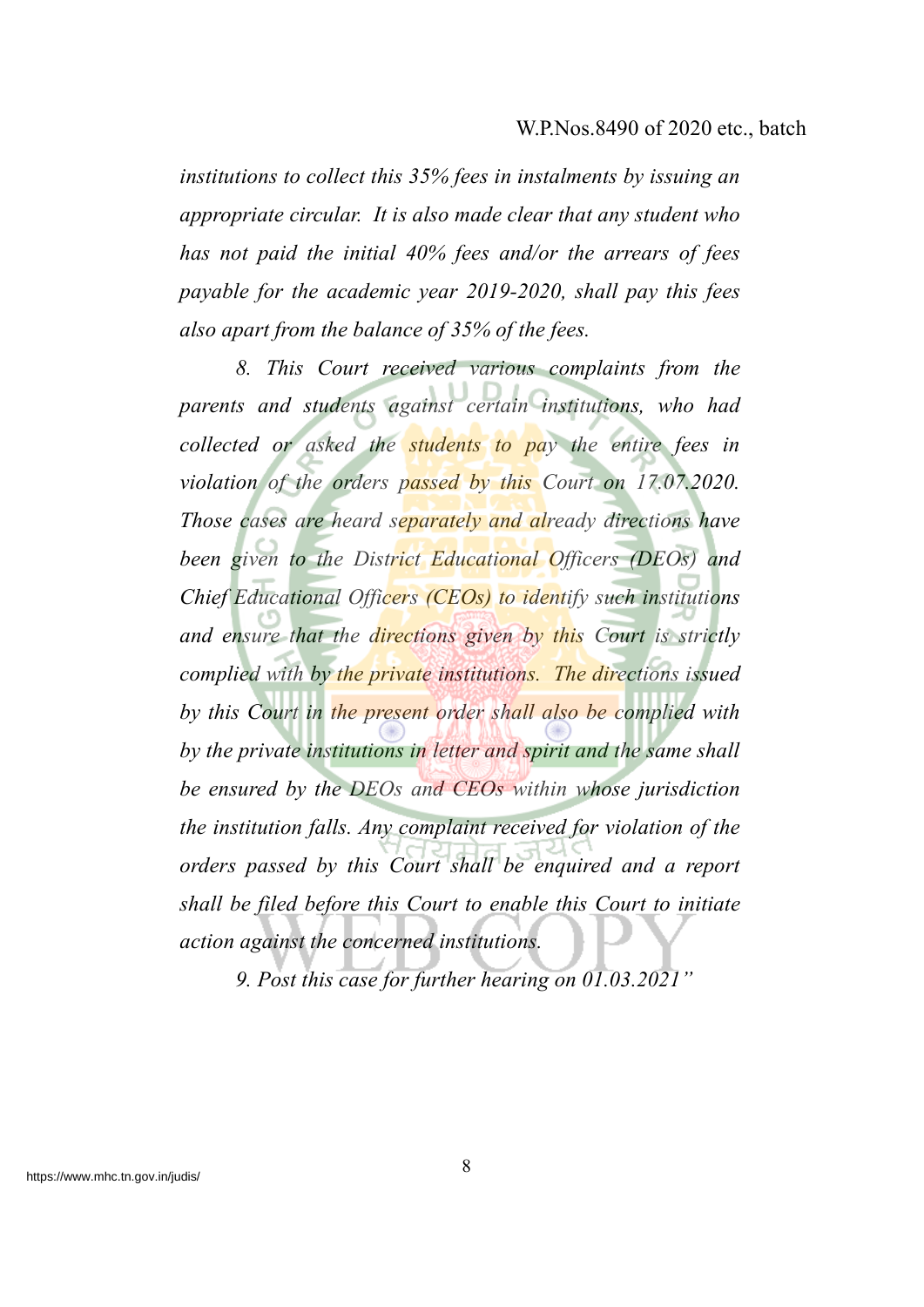4. The Commissioner of School Education, Chennai-6, vide proceedings in Rc.No.32673/G2/2021 dated 05.07.2021 has directed all the unaided private schools in Tamil Nadu to collect 75% of the tuition fees alone and the first instalment of 40% of fee may be collected on 31.08.2021 and the remaining 35% may be collected within a period of two months of the commencement of physical classes for the academic year 2021-2022 and with regard to the collection of balance 25% of fee, it will be decided in due course considering the pandemic situation.

5. Mr.Silambanan, learned Senior Counsel for the petitioner in W.P.No.8829 of 2020 has submitted that already the schools are under financial stress, as most of them collected only 75% of the fee in the last academic year 2020-2021 as per the interim order of this Court and nearly 40% of parents in many schools did not fully pay the fees and though this Court, vide interim orders dated 17.07.2020 and 18.11.2020, has permitted the private unaided institutions to collect 75% of the fees, based on the tuition fees collected during the academic year 2019-2020, in two instalments of 40% and 35%, the schools are unable to receive the fees and as such, they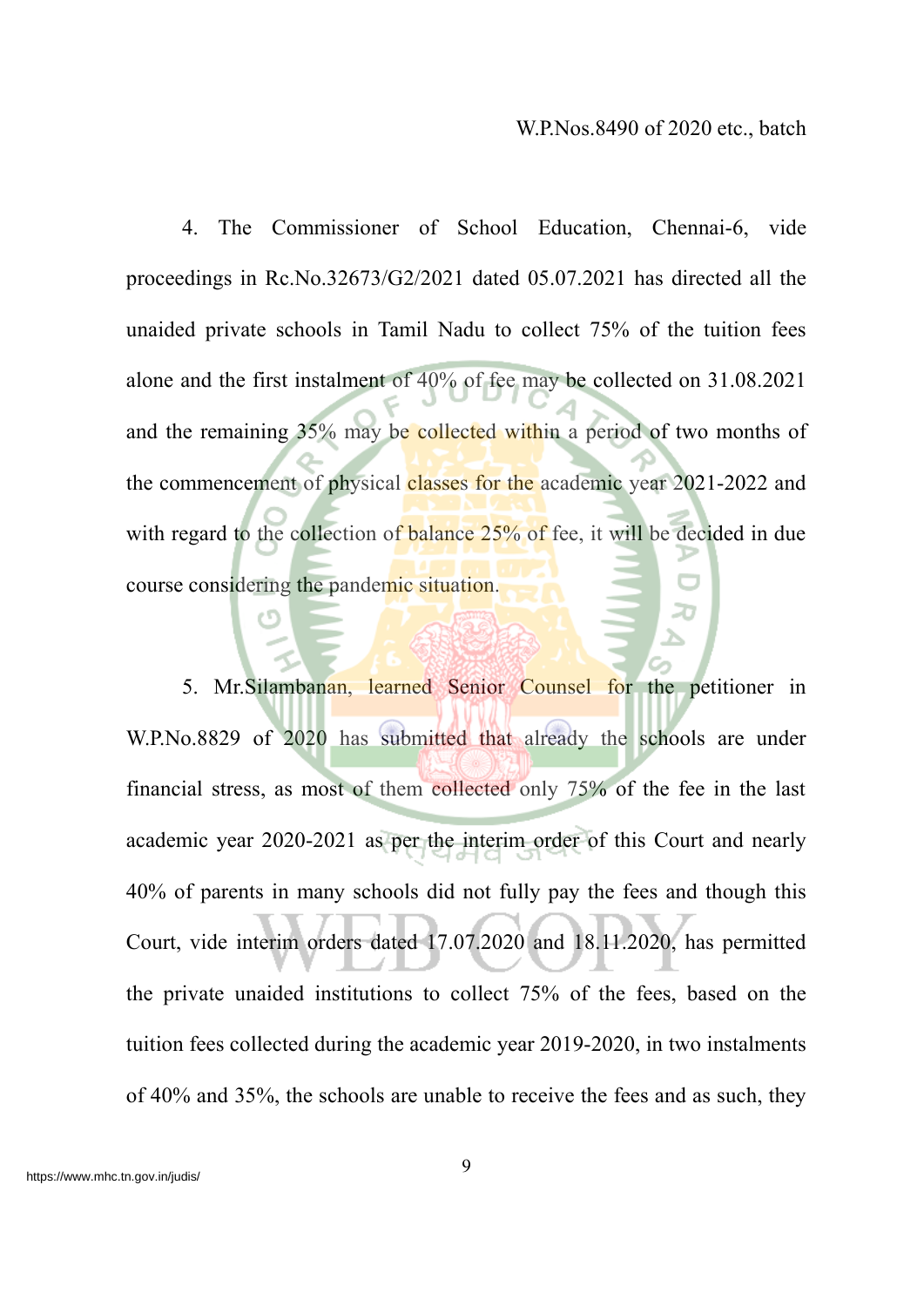are put to grave financial loss and finding it extremely difficult to run the schools. The learned Senior Counsel suggested that the students/parents may be classified into three categories viz., (a) those who are able to pay the full fees where there is no loss of income during the pandemic period; (b) those who can pay 75% of the fees in instalments, where there is loss of income during the pandemic period and (c) those who are unable to pay the fees due to unemployment, or loss of income due to shutdown of business owing to lockdown, they may approach the school Management for concession of fees. The learned Senior Counsel would submit that they are seeking modification of the present circular issued by the School Education Department directing them to collect only 75% of the fees in two stages for the academic year 2021-2022, as done in the case of last year and would further add that if the present circular of the Commissioner of School Education is allowed to continue, almost all the private unaided institutions will definitely suffer and many schools will come to a close and therefore, prays for suitable orders.

6. Dr.Father A.Xavier Arulraj, learned Senior Counsel for W.P.Nos.8825 of 2020 etc., has submitted that the question of survival of private schools needs to be considered in these writ petitions, as nearly 40%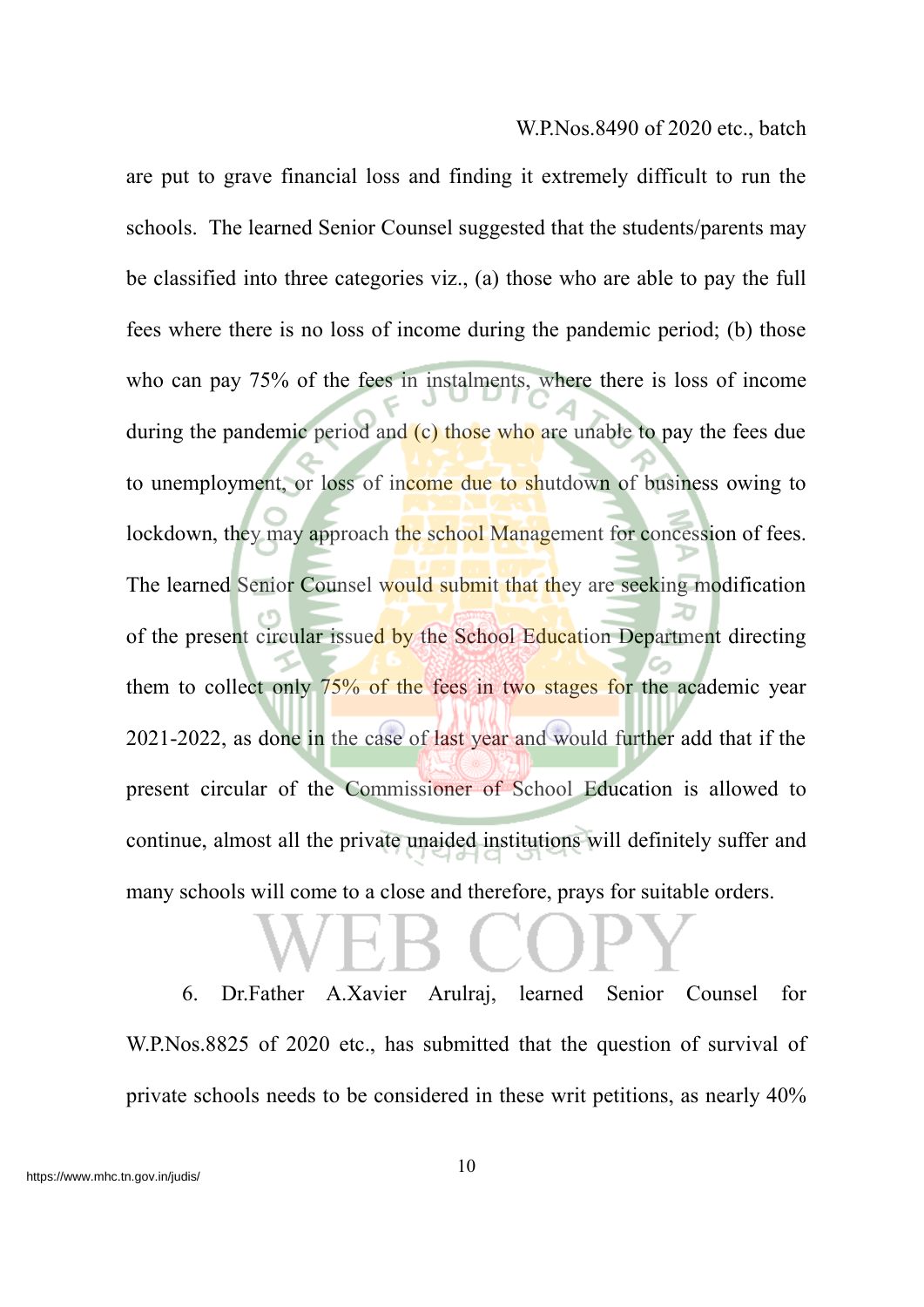of the people were unemployed for the last one year and therefore, the schools are unable to collect even the 50% of the fees due for the academic year 2020-21. The learned Senior Counsel has drawn the attention of this Court to the list of expenses incurred by schools which have been enclosed in the additional typed set of papers, wherein expenses have been categorized as avoidable expenses, unavoidable expenses and other additional expenses and therefore, it cannot be easily said that schools are profiteered in running online classes rather than running physical classes and would further add that schools in rural areas are very much affected, as they are unable to pay salary to staffs and in many schools, staff strength were considerably reduced and therefore, prays for appropriate orders.

7. Mr.Godson Swaminathan, learned counsel for the petitioner in W.P.No.9518 of 2020 has submitted that the impugned Government Order infringes on the right of administration of the institutions (non-minority and minority) under Articles 19(g)(1) and 30(1) of the Constitution of India and the right to collect fee is a part of administration of educational institutions and neither under the Disaster Management Act, 2005 nor under any law, the Government can impose such prohibition on collection of fees. The learned

⊜

 $\bigcirc$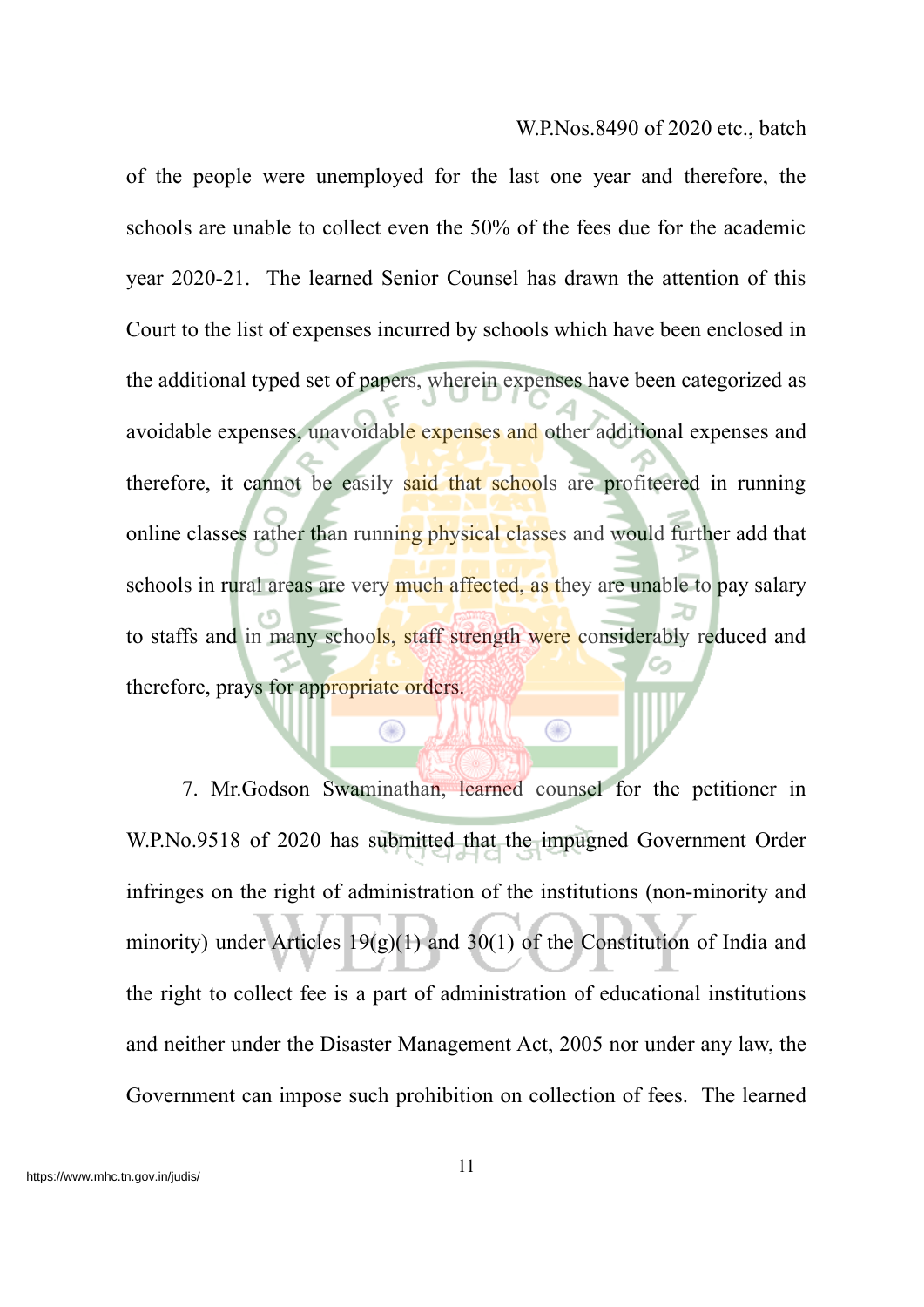counsel would further submit that all the issues raised herein were already considered and answered by the Hon'ble Apex Court in the decision in *Indian School, Jodhpur and Another v. State of Rajasthan and Others [2021 SCC Online SC 359]* and drawn the attention of this Court to the various portions of the said judgment and submitted that the Hon'ble Supreme Court, in the concluding portions of the said judgment at Paras Nos.124 to 128, has directed private school managements to collect 85% of the fees for the academic year 2020-2021, based on the fee fixed for the academic year 2019-2020 in six equal instalments, by deducting 15% of the fees in lieu of unutilized facilities by the students during the relevant academic year and also directed that the school management shall not debar any student from attending either online classes or physical classes on account of non-payment of fees, arrears/outstanding fees including the instalments and shall not withhold the results of the examinations of any student on that account. It is the further contention of the learned counsel that the institutions under the petitioner Association would agree for the directions of the Hon'ble Supreme Court in the aforesaid judgment and similar orders may be passed in these batch of cases also.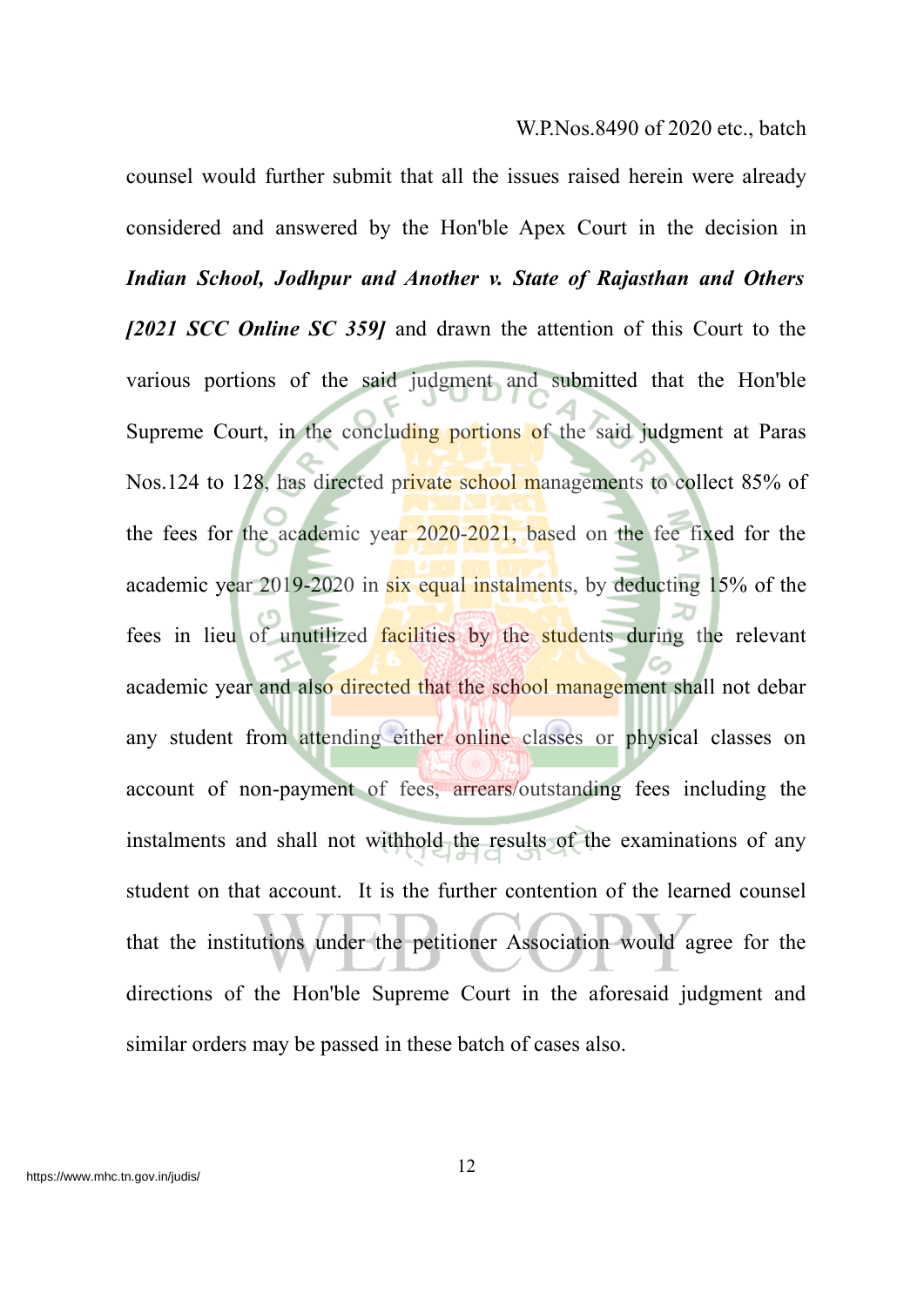8. Mr.T.Gowthaman, learned counsel appearing for the petitioner in W.P.No.9017 of 2020 has reiterated the submission of Mr.Godwon Swaminathan, learned counsel for the petitioner in W.P.No.9518 of 2020 and submitted that in many cases, the schools have considered concession/waiver of fees for deserving students and the Hon'ble Supreme Court in the aforesaid judgment held that individual representation of the parents should be looked into by the management.

9. Mr.M.Purushothaman, learned counsel appearing for the impleading petitioners and on behalf of the students contended that the prayer in the writ petition are verbatim the same, wherein they have stated that the schools will abide by the fee fixed by the Fee Determination Committee. He would further add that the decision in *Indian School, Jodhpur and Another v. State of Rajasthan and Others [2021 SCC Online SC 359]* will not be applicable to the cases on hand for the reason that fee fixed by the Fee Determination Committee was challenged in the said judgment and whereas in the case on hand, Fee Determination Committee did not finish the process of determining the tuition fees for the respective institutions, inspite of specific directions given by this Court vide interim order dated 17.07.2020. The learned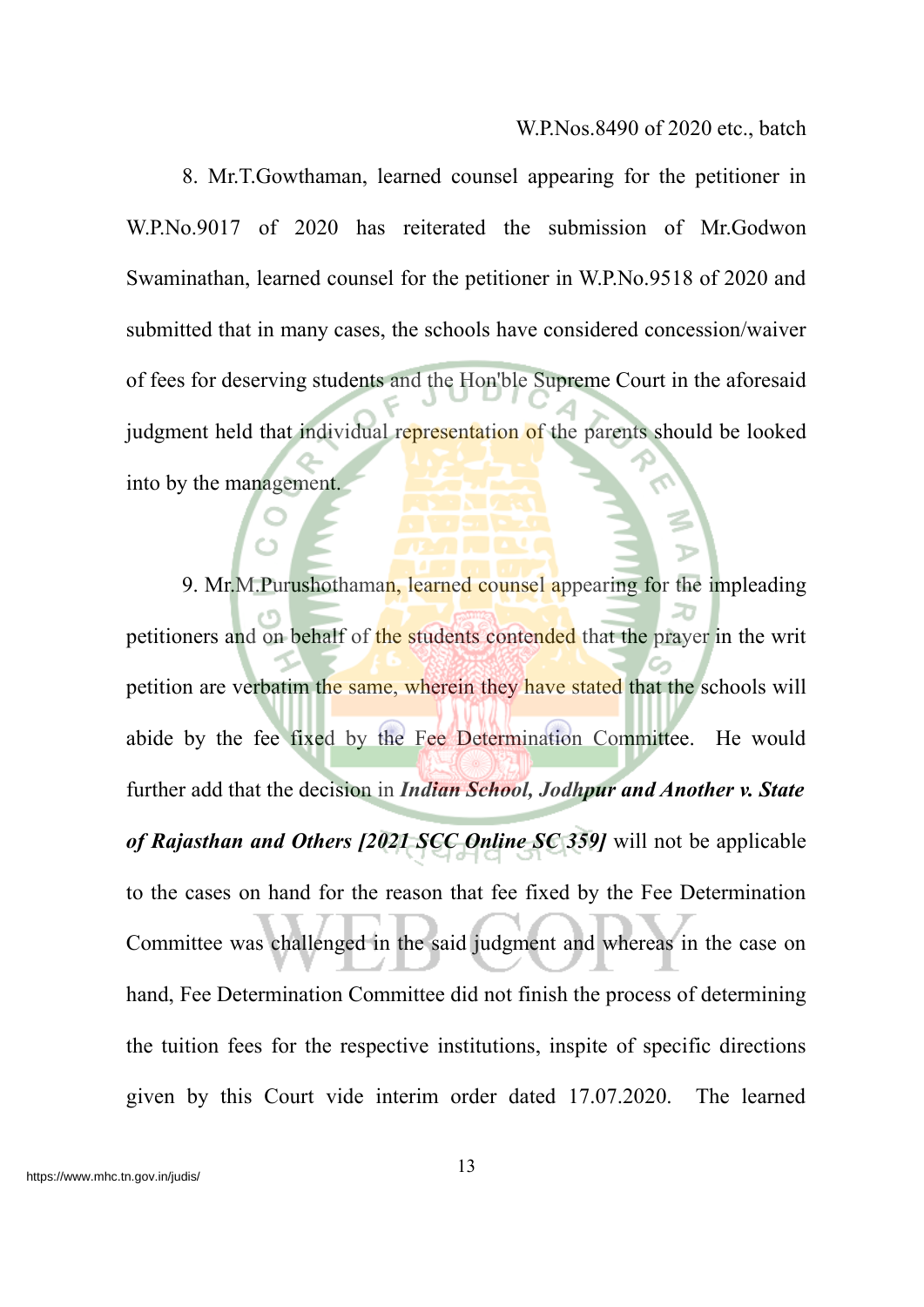counsel further submitted that CBSE schools are not governed by the Fee fixed by the Committee constituted by the State Government and the details of fees have not been published in the website of the CBSE schools and would further add that some concession in the form of funds/subsidy/loan can be given to the parents by the Government for making arrangements to pay the school fees.

10. It is clarified by all the learned Senior Counsel appearing for the CBSE Schools that the circulars / notifications / instructions issued by the State Government will apply to all the schools including CBSE schools and therefore, common order may be passed in these writ petitions.

Œ

⊙

11. Mr.Nagarajan, learned Standing Counsel for CBSE has submitted that as per Clause 7.2 of the Affiliation Bye-Laws 2018 of the Central Board of Secondary Education, *"admission fee and fee charged under any other head are to be charged only as per the regulations of the Appropriate Government"* and therefore, the circulars /notifications/orders issued by the State Government will bind upon the respective CBSE schools within the jurisdiction and this Court may pass suitable orders in the interest of justice.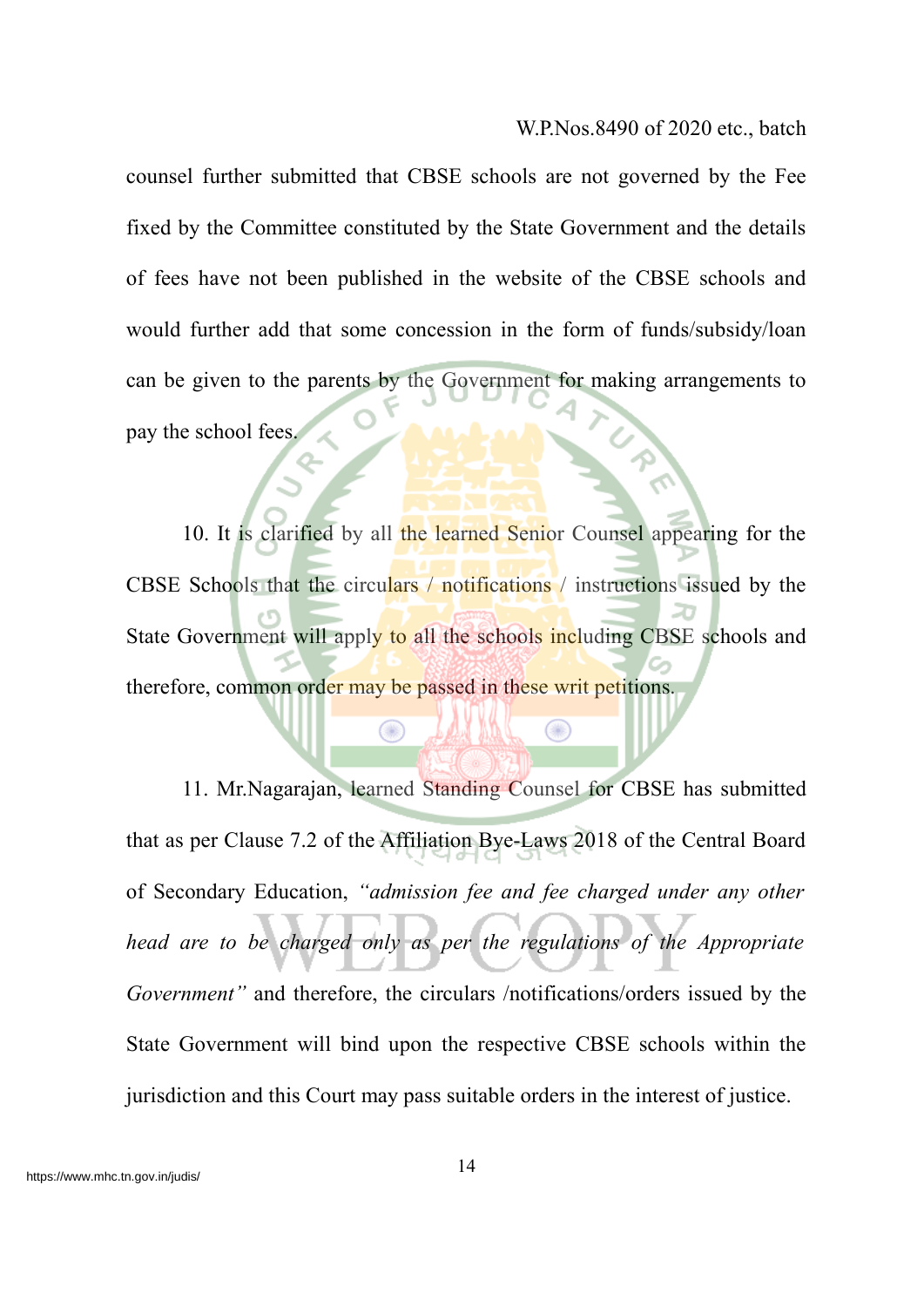12. Mr.R.Shunmugasundaram, learned Advocate General, assisted by Mr.A.Selvendran, learned Government Advocate appearing for the State of Tamilnadu has drawn the attention of this Court to the typed of papers and submitted that consistency is being maintained by the State of Tamil Nadu in the fixation of fees and the Commissioner of School Education has issued the Circular dated 05.07.2021 for the academic year 2021-2022, based on the interim order passed by this Court. The learned Advocate General further submitted that the Hon'ble Supreme Court in the judgment in *Indian School, Jodhpur and Another v. State of Rajasthan and Others [2021 SCC Online SC 359]* has broadly considered in detail and issued various directions and however, the said judgment will not apply to the case on hand and would further add that in pursuant to the interim order passes by this Court, the Circular dated 05.07.2021 has been issued by the State Government and therefore, this Court may pass suitable orders in the interest of justice by following the aforesaid judgment of the Hon'ble Supreme Court. The learned Advocate General has further submitted that insofar as unfilled vacancies in the Fee Determination Committee is concerned, those vacancies will be filled up by the State Government at the earliest, so as to enable the Committee to function effectively for deciding the disputes in respect of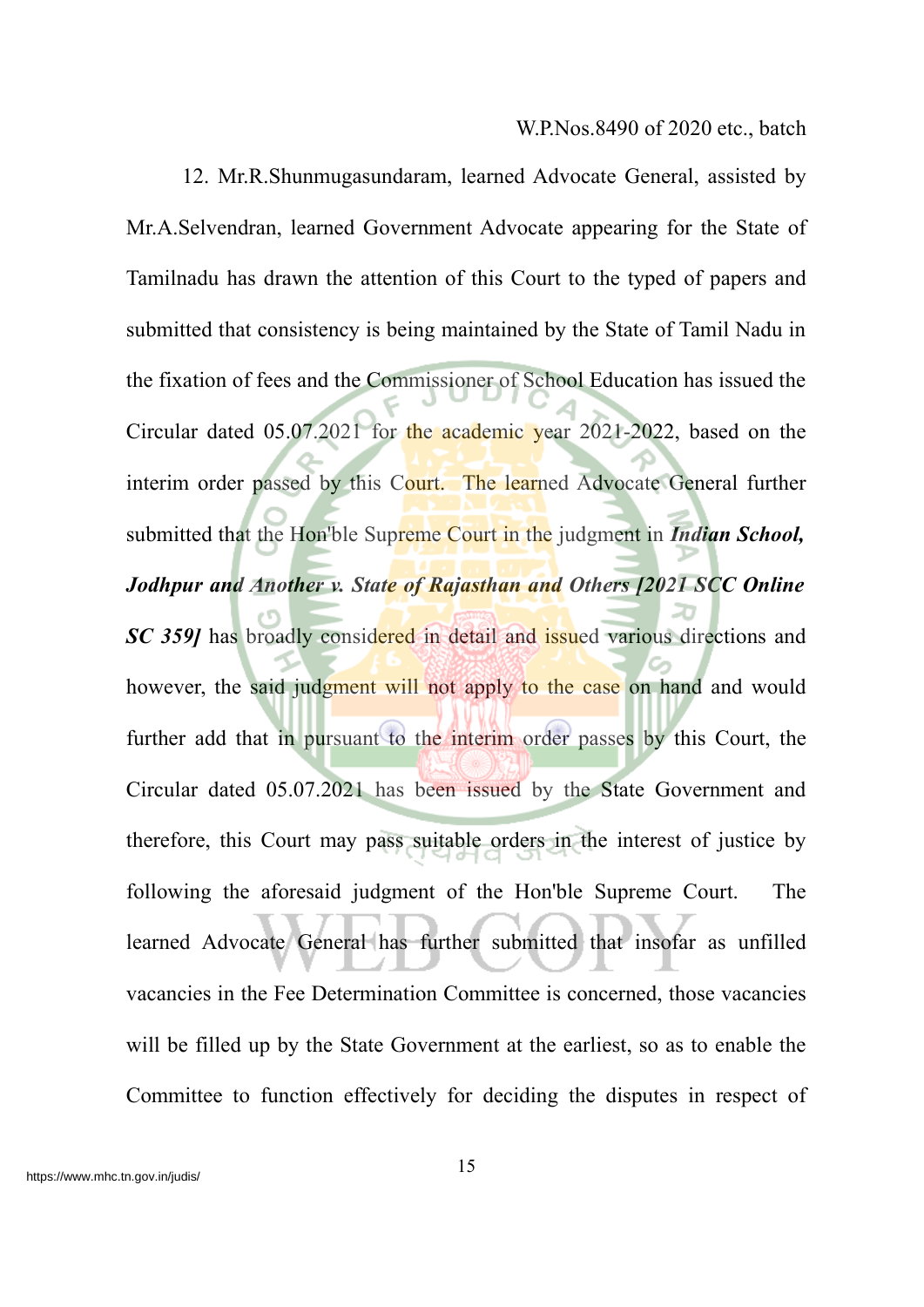determination of fees and would further add that if there is any dispute between the School Management and the parents for redressal of their grievances, it would evolve a heavy burden on the authorities concerned.

13. This Court has anxiously considered the rival submissions and also perused the entire materials placed before it.

14. It is to be noted that schools being closed for more than a year now due to COVID-19 pandemic and classes being held virtually, education activities have taken a massive hit across the country and it's not the students alone who are suffering. Private schools are particularly affected, with many finding it difficult to even pay their staff and some have also had to temporarily terminate the services of their faculty for co-curricular and extra curricular activities such as sports and arts, besides other staff members. Orders have been passed directing the schools to collect only the tuition fees from parents and not to charge transportation fees, development fees etc. It is the grievance of many schools that collecting just the tuition fees too has become a challenge, especially in the second year of the pandemic. Virtual classes have also thrown up fresh costs for some schools, with authorities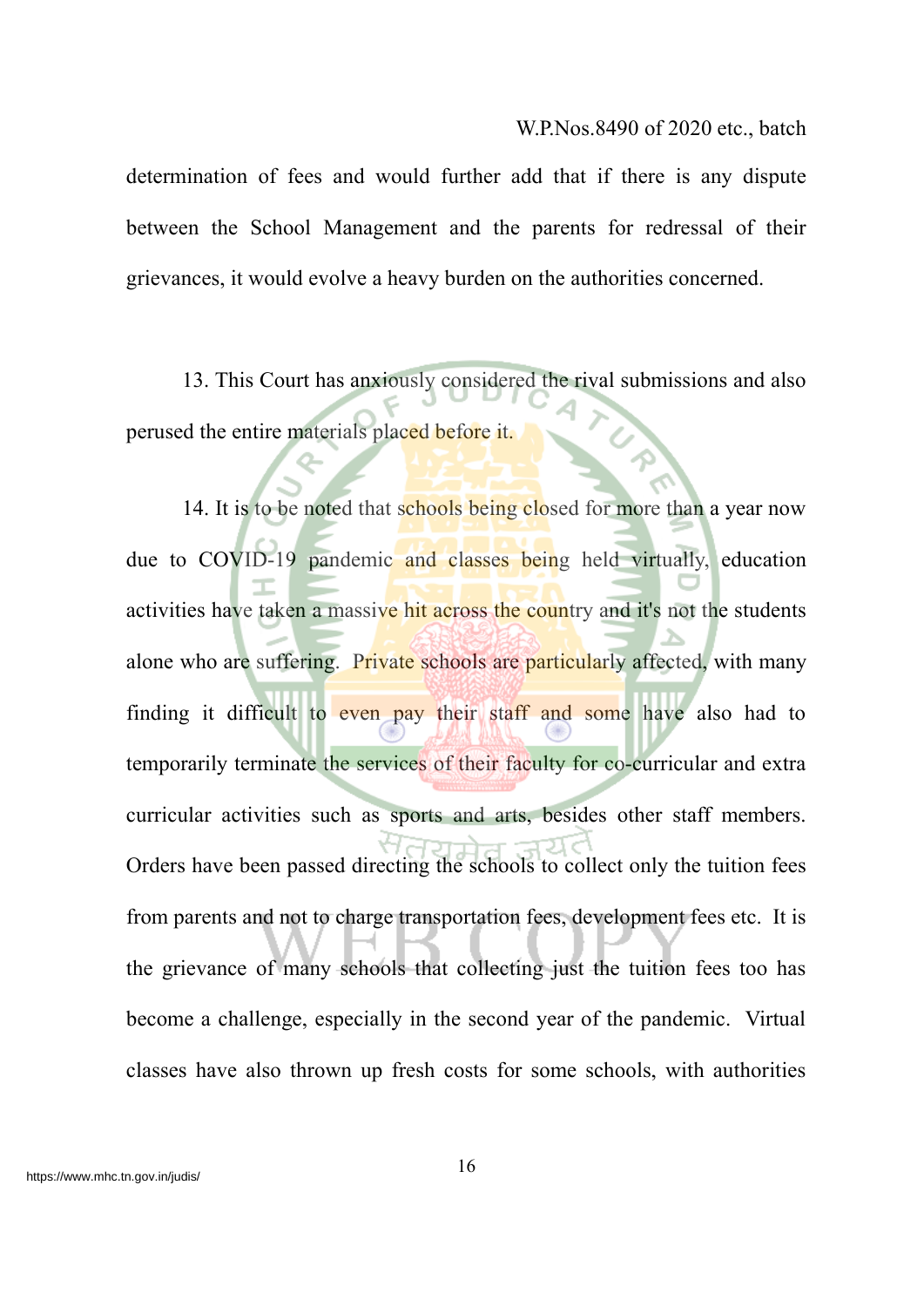having to buy laptops and pay for internet connectivity, for teachers who did not have the required infrastructure to conduct online classes, getting subscription for various web services for webinars, online assessment tools etc. Needless to state that schools with moderate funds are finding it extremely difficult to survive. JUDICA

15. The Covid-19 pandemic has been financially challenging for parents, since they have not been able to make fee payments on the due dates owing to lockdown or on account of other reasons such as loss of income, unemployment, closure of businesses due to lockdown restrictions and the parents demand concession of fees since the classes are conducted online. This aspect is also to be considered and interest of students should also be protected in respect of those categories and therefore, this Court requires detail discussion on this issue to take appropriate decision for payment of fees.

16. The learned Senior Counsel and the learned counsel appearing for the petitioners emphasized before this Court that the petitioners have challenged the impugned Government Order in G.O.Ms.No.199, Revenue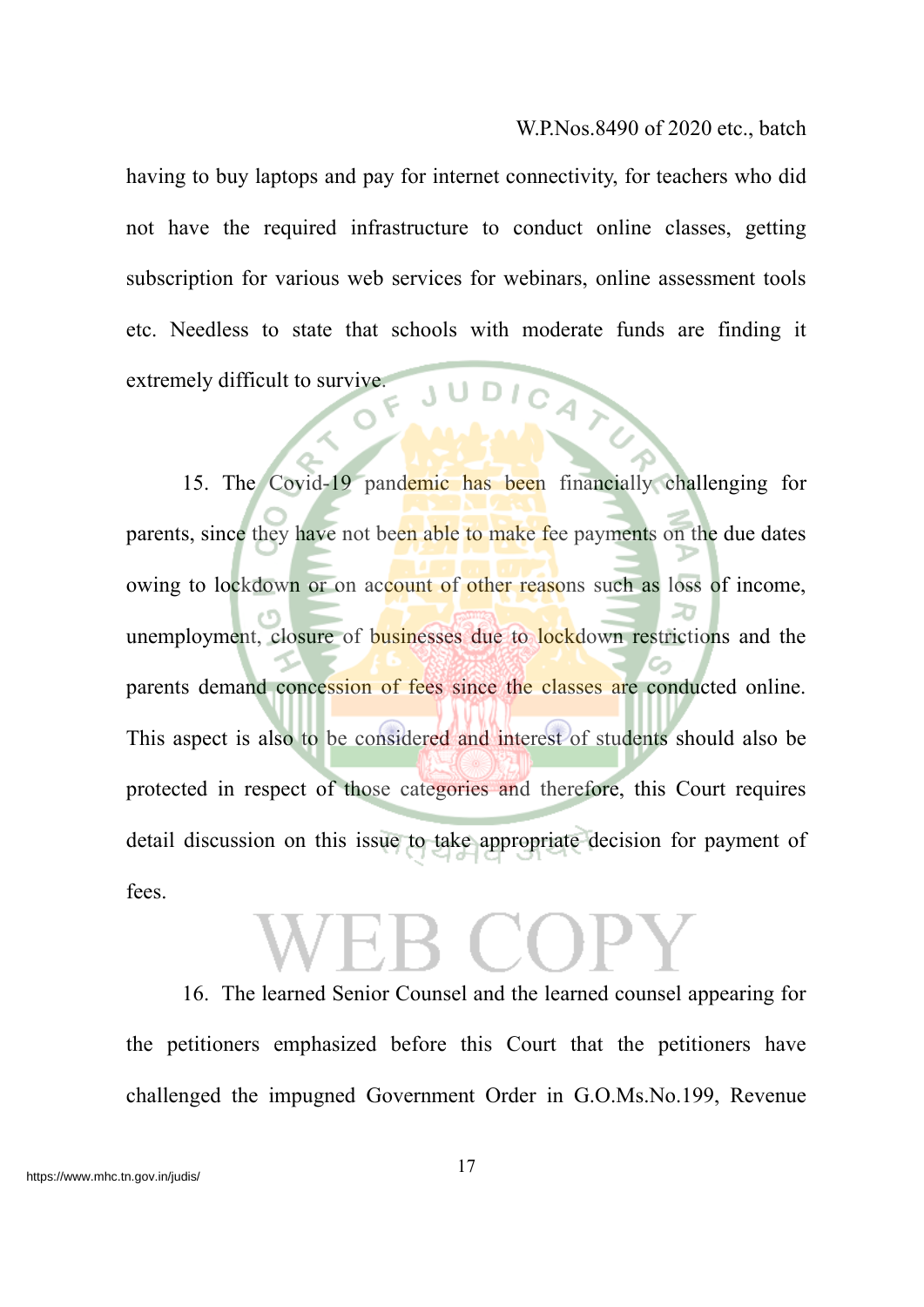Disaster Management Department dated 20.04.2020, which has been issued by invoking the Disaster Management Act, 2005 and since, the said issue has already been decided by the Hon'ble Supreme Court in the decision in *Indian School, Jodhpur and Another v. State of Rajasthan and Others [2021 SCC Online SC* 359, they are not insisting upon to challenge the said Government Order. The primordial submission made by the learned Senior Counsel and respective learned counsel appearing for the petitioners is that by virtue of the interim order passed by this Court for the last academic year, the Commissioner of School Education Department has passed a proceedings in RC.No.32673/G2/2021 dated 05.07.2021 for the present academic year 2021-2022, permitting the private schools to collect only 75% of the tuition fees and if the said circular is allowed to continue, almost all the private institutions will face severe financial crunch and many schools will come to a close, since nearly 40% of the students did not pay the fees for the last academic year and therefore, prays for modification of the Government Order/Circular in the light of the aforesaid judgment of the Hon'ble Supreme Court.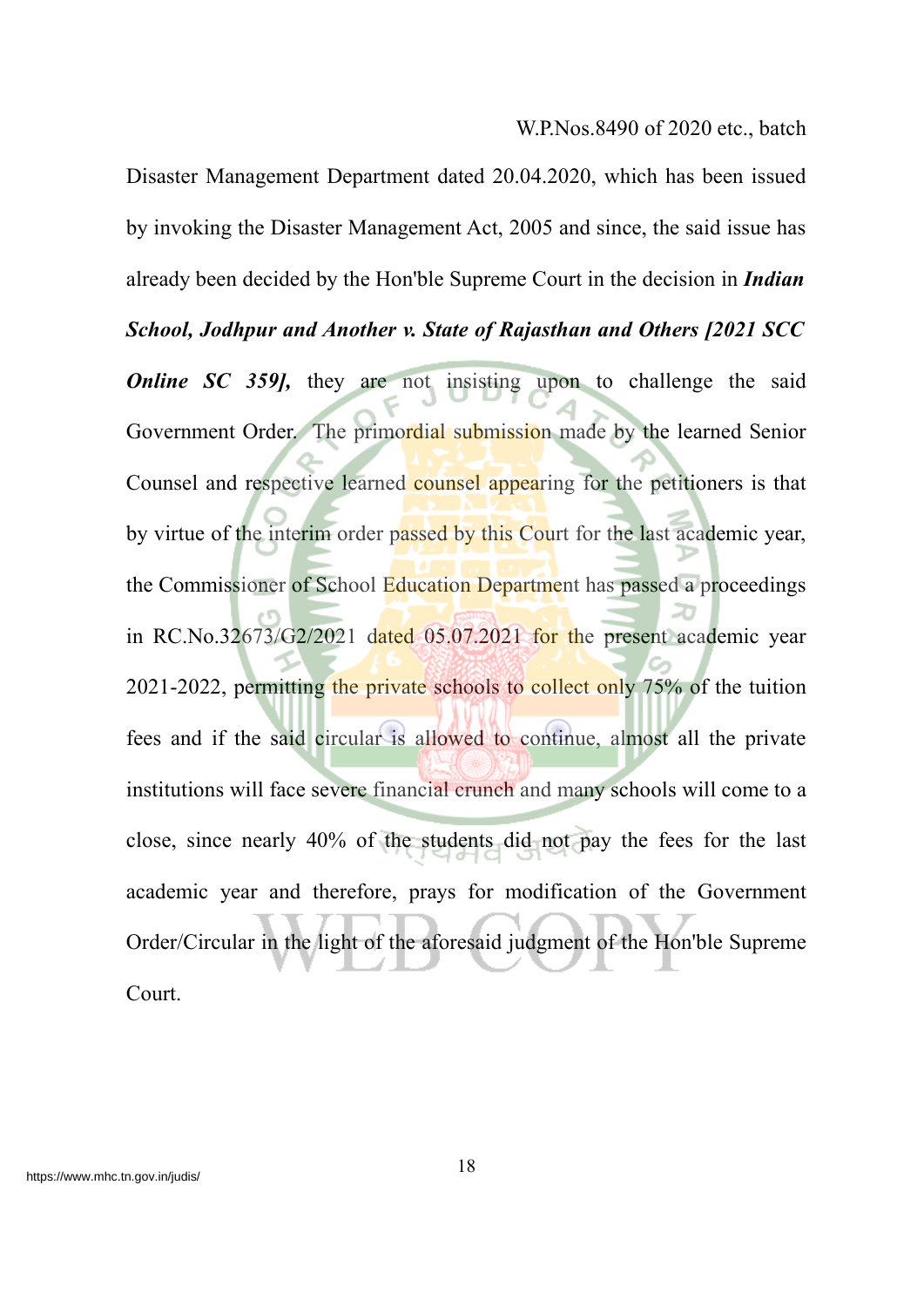17. Similar identical issues have already been raised before the Hon'ble Supreme Court in the decision in *Indian School, Jodhpur and Another v. State of Rajasthan and Others [2021 SCC Online SC 359],* wherein the Hon'ble Apex Court after considering the contentions/submissions made on behalf of school authorities as well as the plight of the students, has passed a detailed order and it is useful to refer to the operative portions of the said judgment:

"**125.** Accordingly, the appellants are justified in assailing the order dated 28.10.2020 issued by the Director, Secondary Education and must succeed. However, that that does not give licence to the appellants to be rigid and not be sensitive about aftermath of pandemic. The school Management supposedly engaged in doing charitable activity of imparting education, is expected to be responsive and alive to that situation and take necessary remedial measures to mitigate the hardship suffered by the students and their parents. It is for the school Management to reschedule payment of school fee in such a away that not even a single student is left out or denied opportunity of pursuing his/her education, so as to effectuate the adage "live and let live". 21 H G

**126**. In law, the school Management cannot be heard to collect fees in respect of activities and facilities which are, in fact, not provided to or availed by its students due to circumstances beyond their control. Demanding fees even in respect of overheads on such activities would be nothing short of indulging in profiteering and commercialization. It is a wellknown fact and judicial notice can also be taken that, due to complete lockdown the schools were not allowed to open for substantially long period during the academic year 2020-21. Resultantly, the school Management must have saved overheads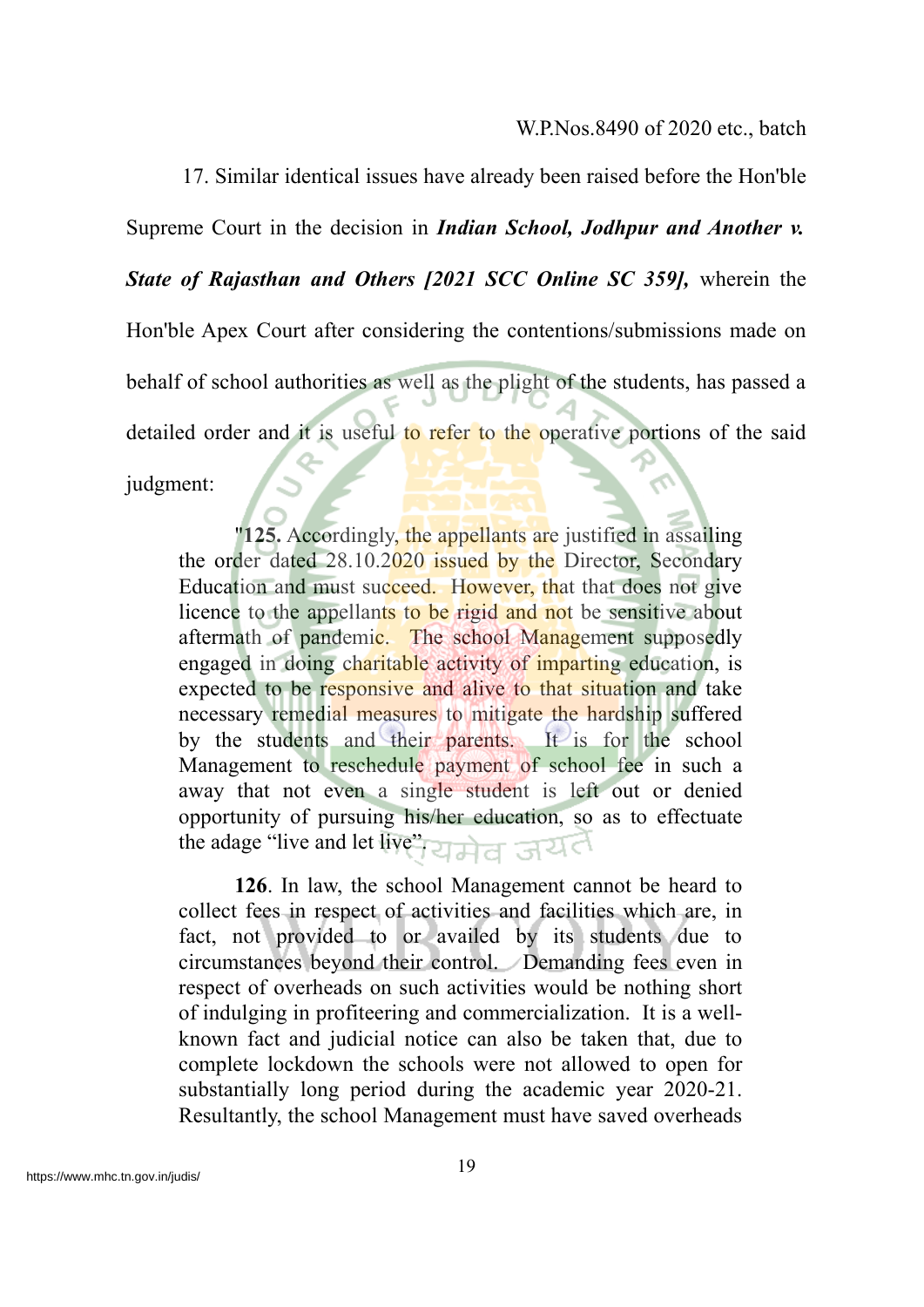and recurring cost on various items such as petrol/diesel, electricity, maintenance cost, water charges, stationery charges, etc. Indeed, overheads and operational cost so saved would be nothing, but an amount undeservedly earned by the school without offering such facilities to the students during the relevant period. Being fee, the principle of quid pro quo must come into play. However, no accurate (factual) empirical data has been furnished by either side about the extent to which such saying has been or could have been made or benefit derived by the school Management. Without insisting for mathematical exactitude approach, we would assume that the school Managements (s) must have saved around 15 per cent of the annual school fees fixed by the school/adjudicated by the Statutory Regulatory Authorities for the relevant period.

**127.** At this stage, we must advert to the stand taken by the learned counsel for the appellants that the appellants would be content with the interim order passed by this Court on 08.02.2021, being confirmed as a final order. This suggestion is indeed attractive, but that arrangement does not provision for the amounts saved by the school Management towards unspent overheads/expenses in respect of facilities not utilised or could not be offered by the school Management to the students due to lockdown situation. As aforesaid, we would assume that at least 15 per cent of the annual school fees would be towards overheads/expenses saved by the school Management. Arguendo, this assumption is on the higher side than the actual savings by the school Management of private unaided schools, yet we are inclined to fix that percentage because the educational institutions are engaged in doing charitable activity of imparting and spreading education and not make money. That they must willingly and proactively do. Hence, collection of commensurate amount (15 per cent of the annual school fees for academic year 2020-2021), would be a case of profiteering and commercialisation by the school Management.

**128**. Ordinarily, we would have thought it appropriate to relegate the parties before the Regulatory Authority to refix the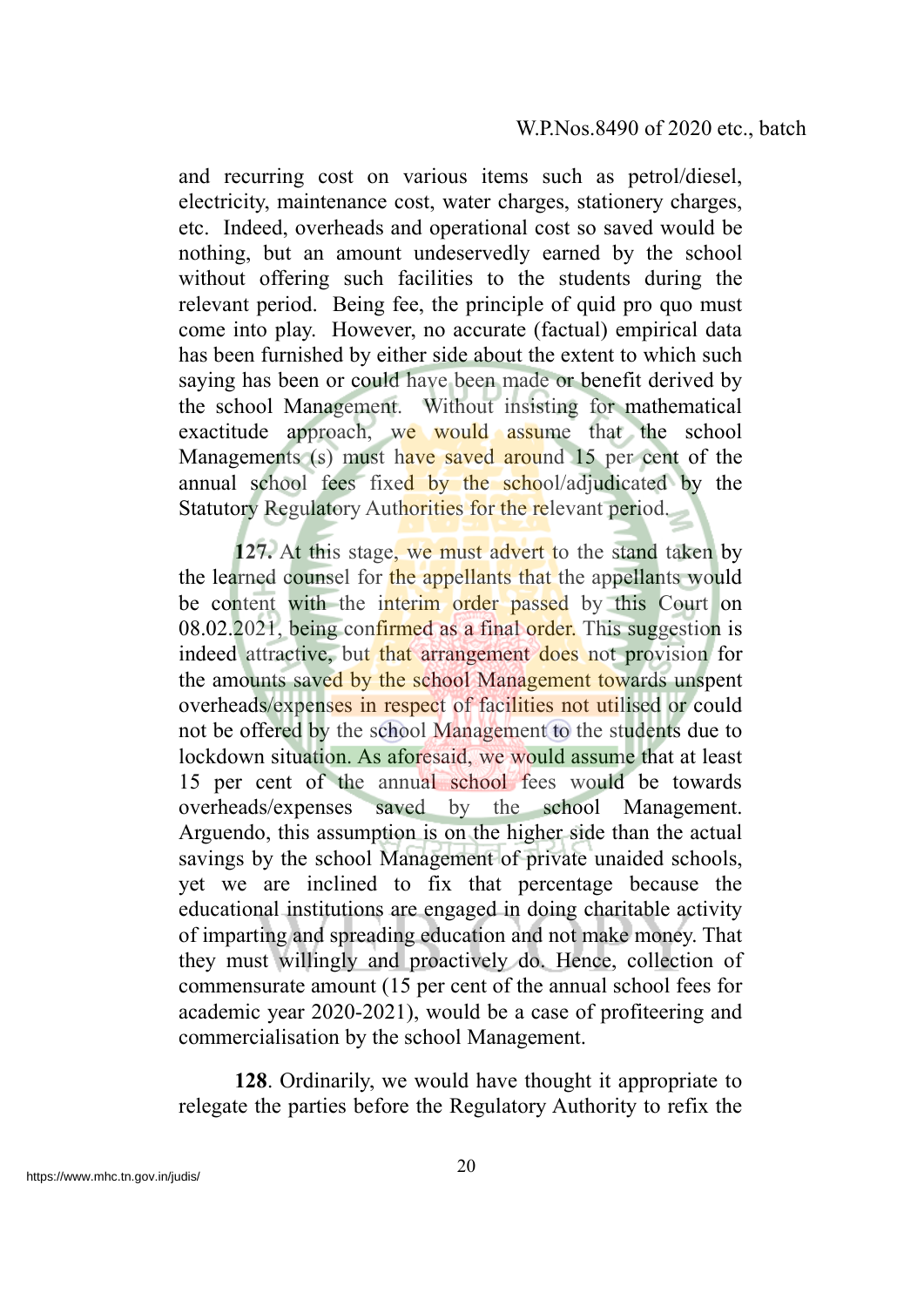school fees for the academic year 2020-21 after taking into account all aspects of the matter including the advantages gained by the school management due to unspent overhead/expenses in respect of facilities not availed by the students. However, that course can be achieved by the arrangement that we propose to direct in terms of this judgment. To avoid multiciplicy of proceedings (as school fee structure is linked to school – school wise) including uncertainity of legal processes by over 36,000 schools in determination of annual fee structure for the academic year 2020-21, as a one-time measure to do complete justice between the parties, we propose to issue the following directions:

*i.The appellants (school management of the concerned private unaided school) shall collect annual school fees from their students as fixed under the Act of 2016 for the academic year 2019-20, but by providing deduction of 15 per cent of that amount in lieu of unutilised facilities by the students during the relevant period of academic year 2020-21.*

*ii.The amount so payable by the concerned students be paid in six equal monthly instalments before 05.08.2021 as noted in our order dated 08.02.2021.*

*iii.Regardless of the above, it will be open to the appellants (concerned schools) to give further concession to their students or to evolve a different pattern for giving concession over and above those noted in clauses (i) and (ii) above.*

*iv.The school Management shall not debar any student from attending either online classes or physical classes on account of non-payment of fees, arrears/outstanding fees including the instalments, referred to above, and shall not withhold the results of the examinations of any student on that ground.*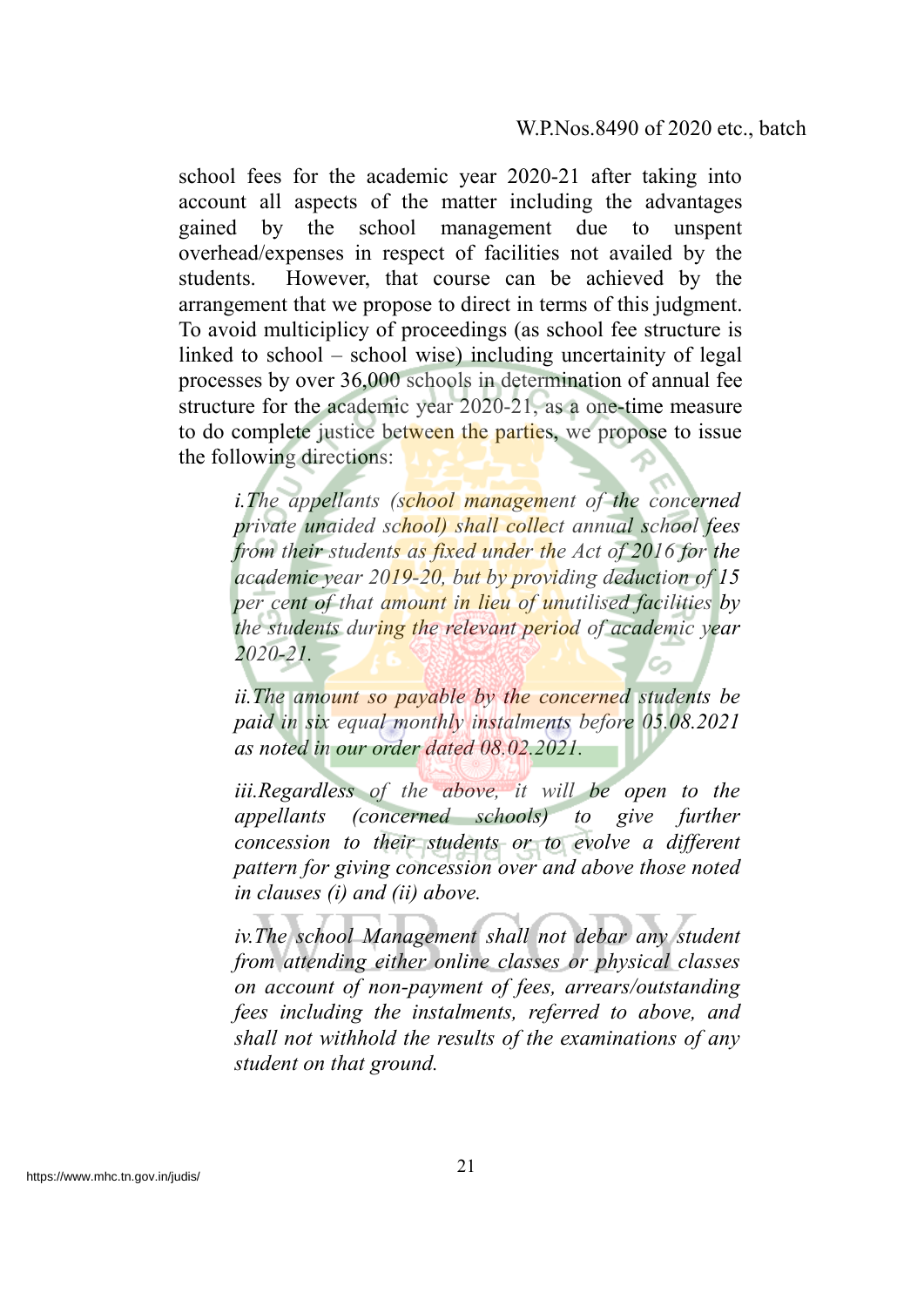*v.If any individual request is made by the parent / ward finding it difficult to remit annual fees for the academic year 2020-21 in the above terms, the school Management to consider such representation on case-to-case basis sympathetically.*

*vi.The above arrangement will not affect collection of fees for the academic year 2021-22, as is payable by the students of the concerned school as and when it becomes due and payable.*

*vii.The school Management shall not withhold the name of any student/candidate for the ensuing Board examinations for Classes X and XII on the ground of non-payment of fee/arrears for the academic year 2020- 21, if any, on obtaining undertaking of the concerned parents/students.*

129. We are conscious of the fact that we are issuing general uniform direction of deduction of 15 per cent of the annual school fees in lieu of unutilised facilities/activities and not on the basis of actual data school-wise. As aforesaid, we have chosen to do so with a view to obviate avoidable litigation and to give finality to the issue of determination and collection of school fees for the academic year 2020-21, as a one-time measure which is the subject matter of these appeals. We have consciously limited the quantum of deduction from annual school fees to 15 per cent although the school Management had mentioned about its willingness to provide 25 per cent scholarship to deserving students, as we have compelled the school Management to collect annual school fees for the academic year 2020-21 as was fixed for the academic year 2019-20 on which some of the school Management(s) could have legitimately asked for increase of at least 10 per cent in terms of Section 6(5) of the Act of 2016."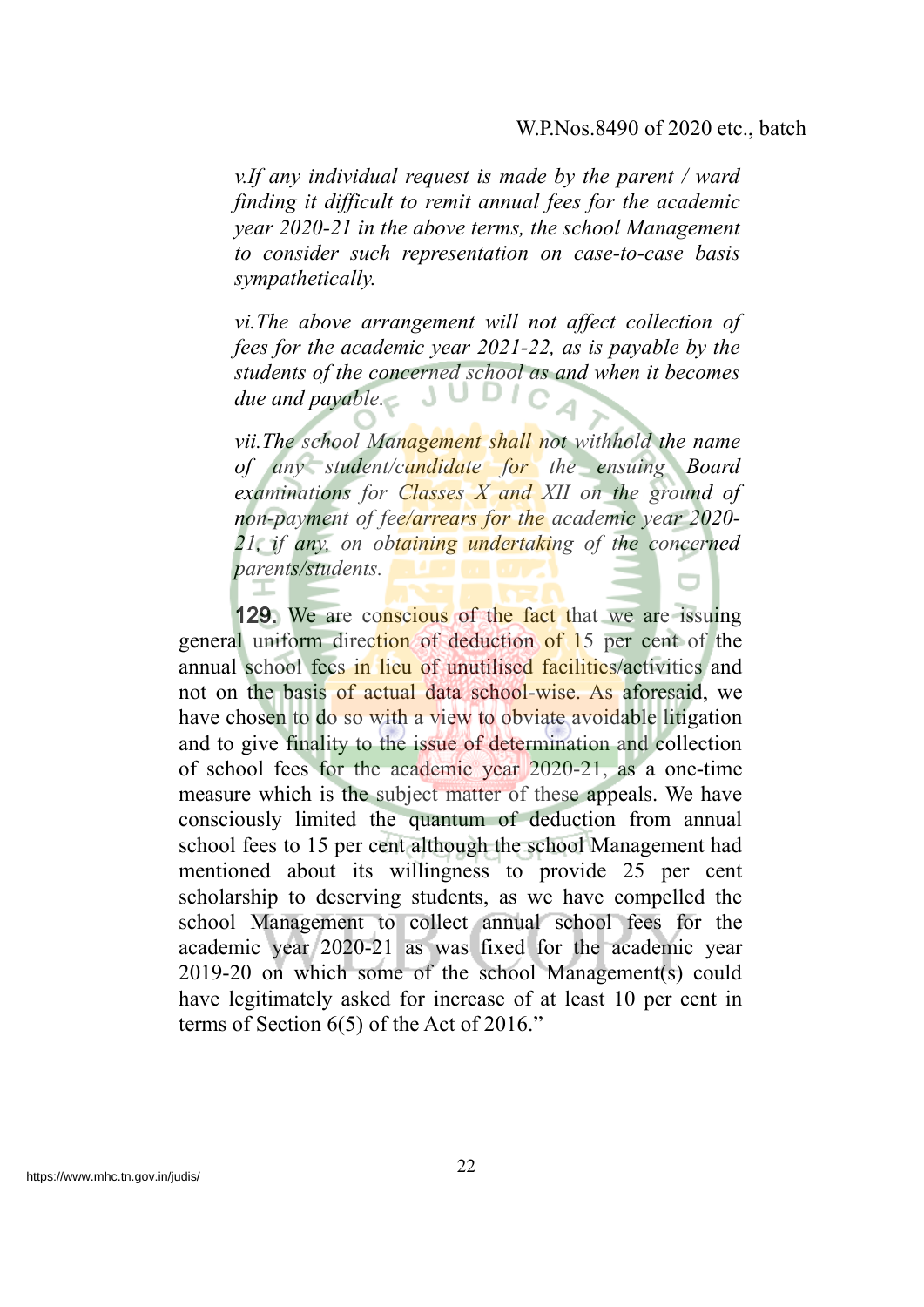The Hon'ble Apex Court in the said decision also held that State Authorities do not have any power under the Disaster Management Act, 2005 to order reduction in fees of private unaided schools.

18. The learned Senior Counsel and learned counsel for the petitioners submitted that all the petitioners' school management are agreeable to follow/abide by the directions of the Hon'ble Supreme Court in the aforesaid judgment and this Court may pass suitable orders by following the said judgment of the Hon'ble Supreme Court. In the light of the judgment of the Hon'ble Supreme Court, the respective learned counsel for the parties has agreed for the following terms:

> (i) The petitioners school management can collect 85% of the fees [fee fixed for previous years by the Fee Determination Committee] for the academic year 2021-2022 in six instalments from those students/parents, who have not suffered loss of income during the pandemic period.

> (ii) In case of loss of income during this pandemic period, the concerned students/parents can make a request to the School Management and the Management will consider for collection of 75% of fees [fee fixed for previous years by the Fee Determination Committee] for the academic year 2021- 2022 in six instalments.

> (iii) If students/parents seek any concession for payment of fees, they have to make a representation to the School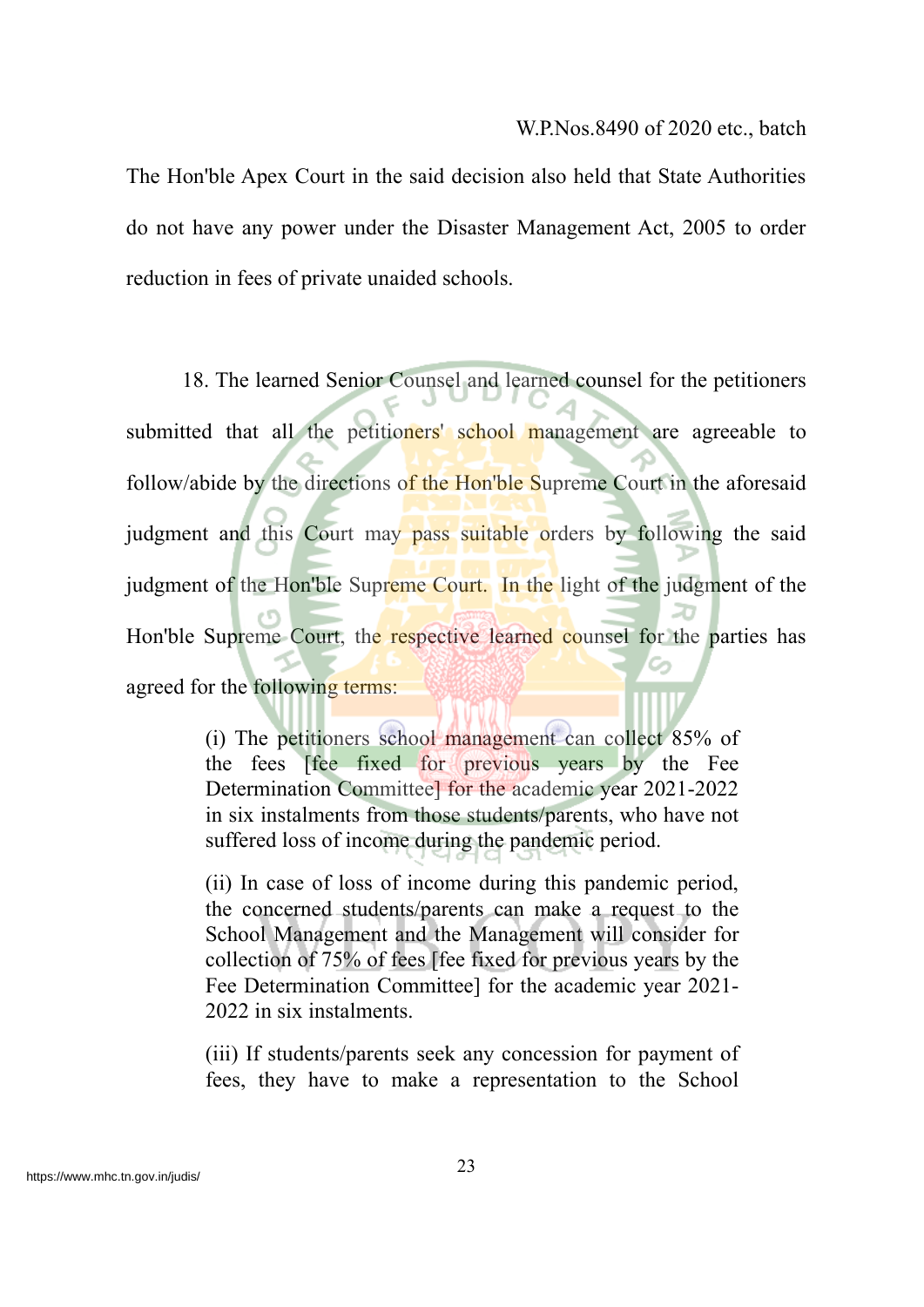Management and it will be considered on case-to-case basis sympathetically;

(iv) The students will not be removed from the school under any circumstances for this academic year 2021-2022 in view of the present academic situation;

(v) No student will be restrained from attending online classes for this academic year 2021-2022 under any circumstances.

19. The common submission of the learned counsel for the petitioners is that order passed by this Court on 17.07.2021 is only an interim order, wherein the learned Judge has reserved the rights of the petitioners to argue the writ petitions at the time of final disposal and therefore, the said writ petitions can be decided on merits and revised Circular may be issued by the Government in the light of the directions issued in these writ petitions. The learned Senior Counsel for the petitioners and the learned counsel for the petitioners made a submission that (i) the students who can afford to pay the l JH di fees, in the light of the Supreme Court Judgment, shall pay 85% of fees for the academic year 2021-2022, where there is no loss of income during the pandemic situation; (ii) students/parents who have suffered loss of income during this pandemic period, shall make an request to the school management, who shall consider their request and collect 75% of the fees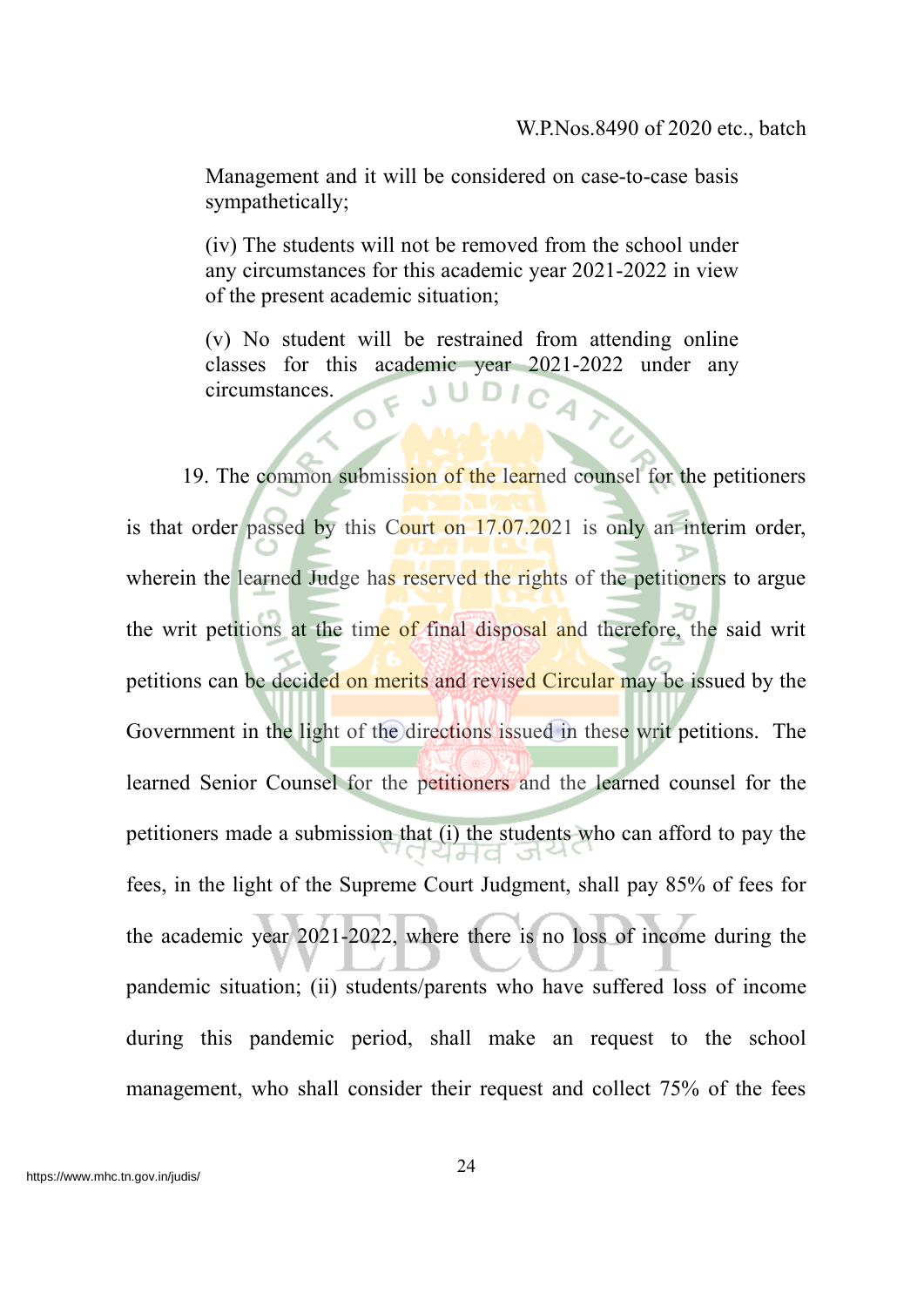(based on the fee fixed for the academic year 2019-2020) as per the Circular issued by the Commissioner of School Education and (iii) those who are unable to pay the fees due to unemployment, close down of business on account of lockdown, shall make a representation to the School Management and it will be considered on case-to-case basis. Therefore, the learned counsel for the petitioners prays for modification of the earlier interim order passed by this Court as well as the circular issued by the Commissioner of School Education, Chennai issued in pursuant to the interim order, permitting the private schools to collect 75% of the fee for the academic year 2021- 2022.

20. The learned counsel appearing for the students suggested that the Government shall consider for grant of subsidy/grant/loan to the parents/students for making arrangements to pay the fees and however, this Court cannot issue any specific direction to the Government, since it involves financial implications to the State. He further submitted that appropriate directions may be issued to the Fee Determination Committee and the State Government has to provide necessary staff for the effective functioning and determination of fees by the Fee Determination Committee and would further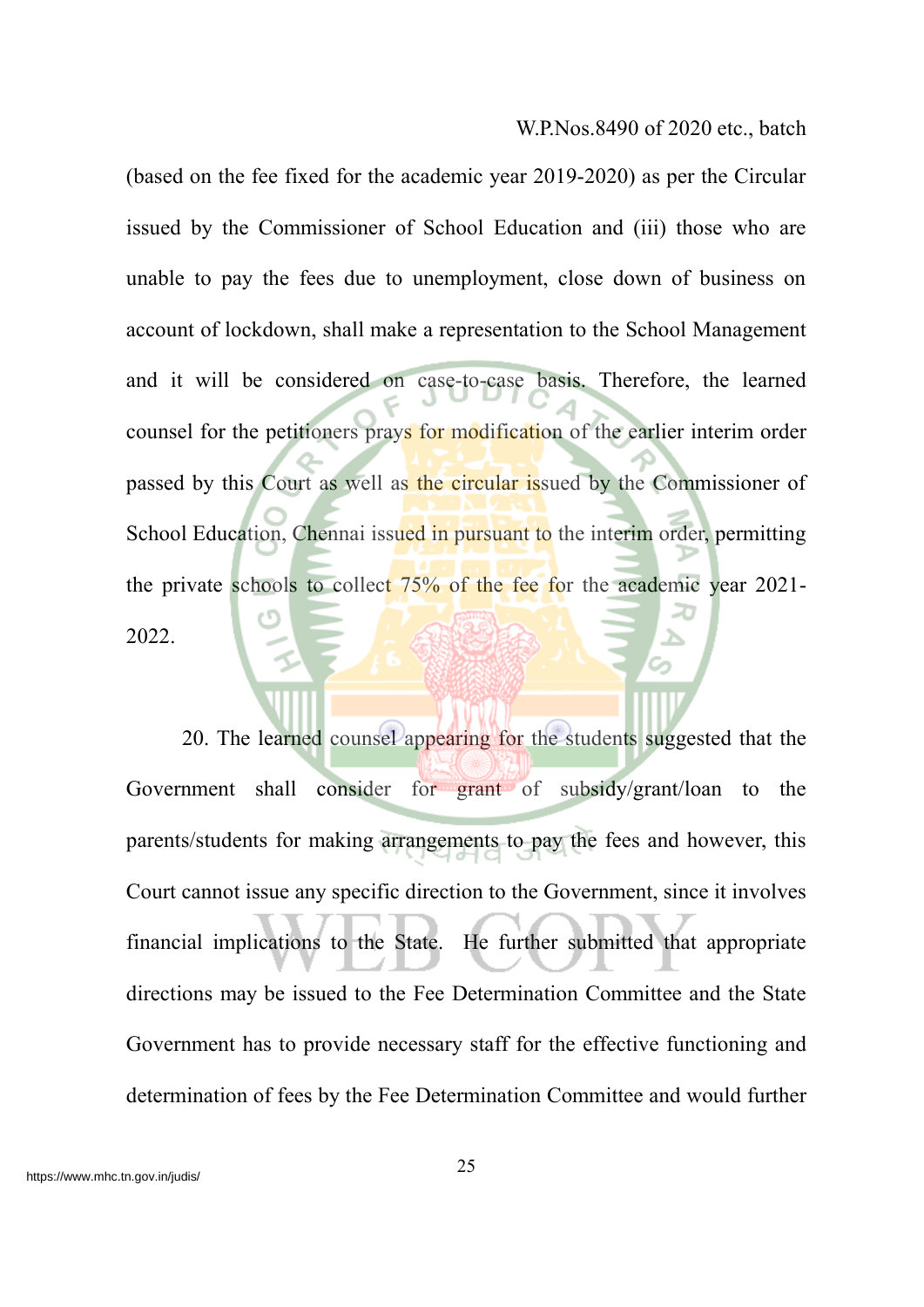add that under Right to Education Act, CBSE Schools are under the control of the appropriate State Government and further seeks that CBSE schools has to display their structure of fees in their respective website and to that extent, CBSE has sent circulars, but they have not complied with the same and therefore, seeks necessary directions in this regard

21. In view of the above discussions and following the judgment of the Hon'ble Supreme Court in *Indian School, Jodhpur and Another v. State of Rajasthan and Others [2021 SCC Online SC 359],* and in order to protect the interest of students as well as the School Management during this extraordinary situation, this Court is of the view that it would be appropriate Œ to issue the following directions:

(1) The petitioners (school management of the concerned private unaided school) shall collect 85% of the annual school fees (based on the fee fixed for the academic year 2019-2020) for the academic year 2021-2022 in six instalments, from those students/parents such as State and Central Government Employees, Public Sector Undertakings, Professionals and Business People etc., who have not suffered loss of income during this pandemic period, provided if they have conducted online classes; If the students had already paid first instalment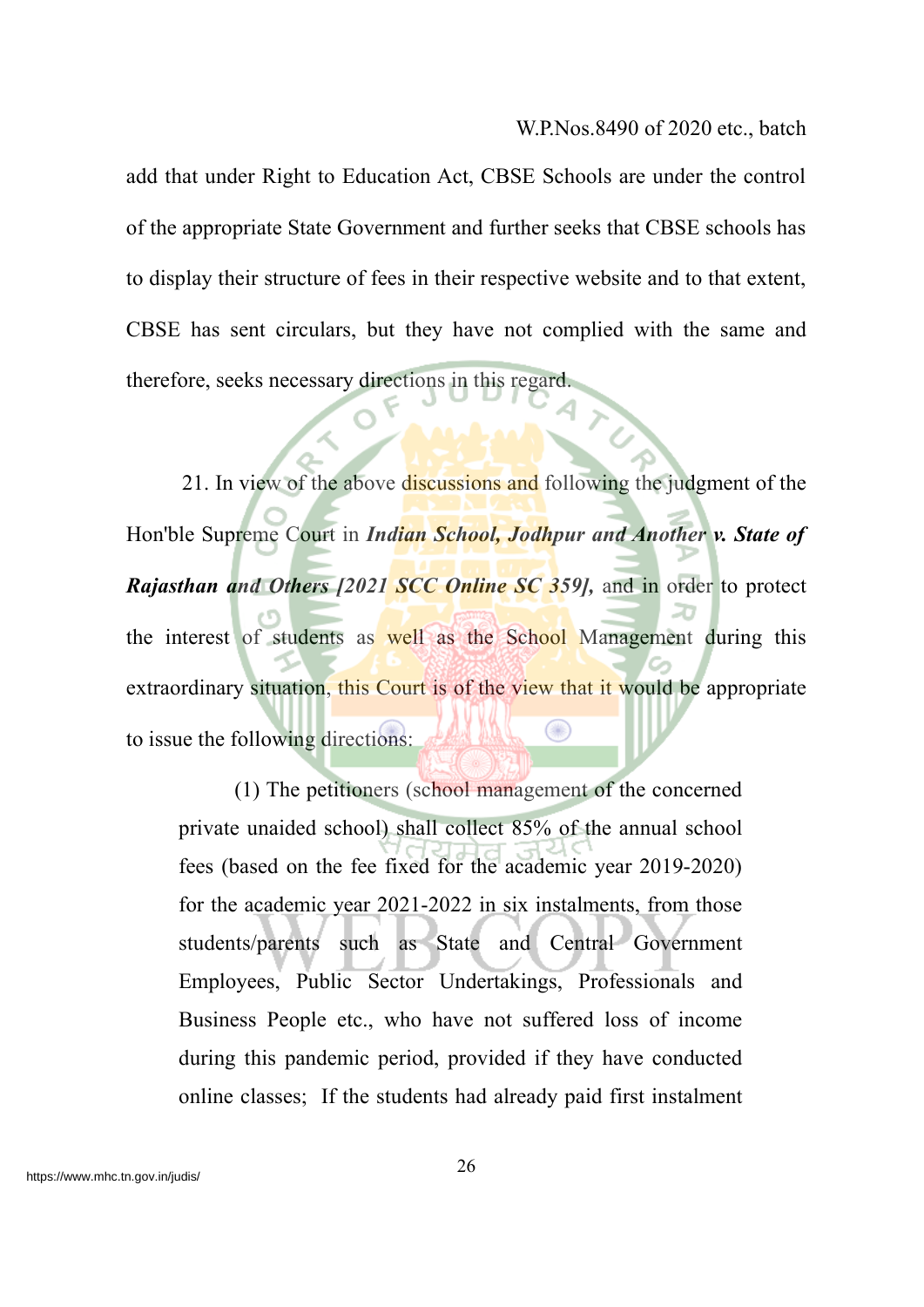for this academic year, the balance amount shall be paid by way of instalments and the last instalment be paid on or before 01.02.2022

(2) Students/parents who have suffered loss of income during this pandemic period, shall make an application to the school management, who shall consider their request and collect 75% of the fees (based on the fee fixed for the academic year 2019-2020) as per the Circular issued by the Commissioner of School Education, Chennai-6, for the academic year 2021- 2022, in six instalments. If the students had already paid first instalment for this academic year, the balance amount shall be paid by way of instalments and the last instalment be paid on or before 01.02.2022.

(3) If any parents / wards seek further concession for payment of annual fees for the academic year 2021-22, apart from (1) and (2) stated above, on account of unemployment, close down of business due to lockdown, they shall make a representation to the School Management, who shall consider such representation on case-to-case basis sympathetically.

(4) The unaided private institutions shall also collect the arrears of fees payable for the academic year 2020-2021 in instalments.

(5) If any student has already paid the entire fees including arrears, the same shall not be a ground to claim for refund of the fees.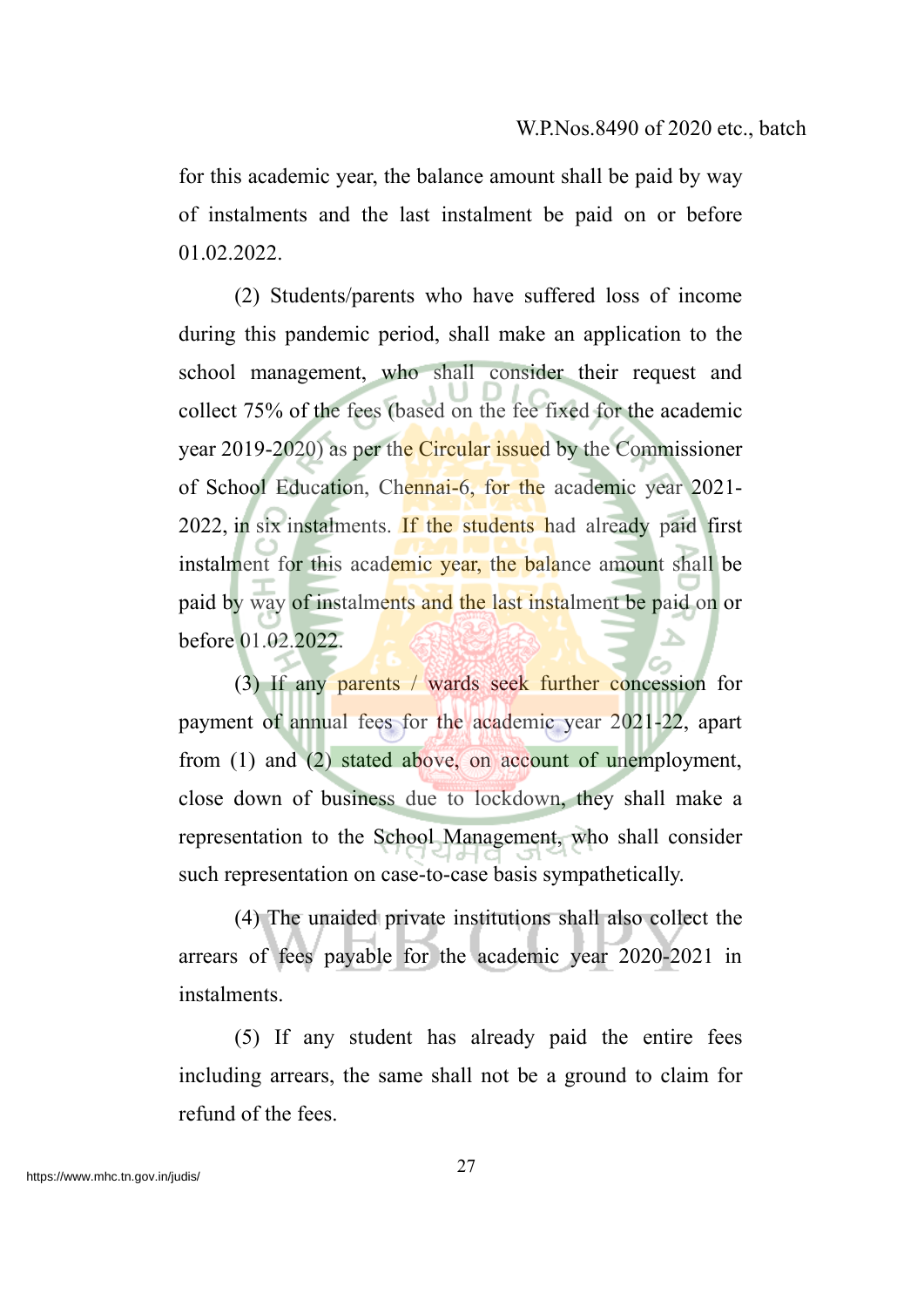(6) The school Management shall not debar any student from attending either online classes or physical classes on account of non-payment of fees, arrears/outstanding fees including the instalments, referred to above, and shall not withhold the results of the examinations of any student on that ground. If any such action is brought to the notice of the educational authorities, it shall be viewed seriously and suitable action shall be taken against the institutions concerned.

(7) Regardless of the above, it will be open to the petitioners (concerned schools) to give further concession to their students or to evolve a different pattern for giving concession over and above those noted in clauses (1) to (3) above.

(8) If any dispute arises between the parents/wards and the School Management in respect of concession in fees, either on the reference by the School Management or on the application by the students / parents, the District Educational Officer of the Districts concerned shall consider and take appropriate decision within a period of 30 days from the date of receipt of the application.

(9) The students shall not be removed / dropped out from the institutions under any circumstances during this academic year 2021-22 and it is the responsibility of the jurisdictional Educational Authorities to monitor the same.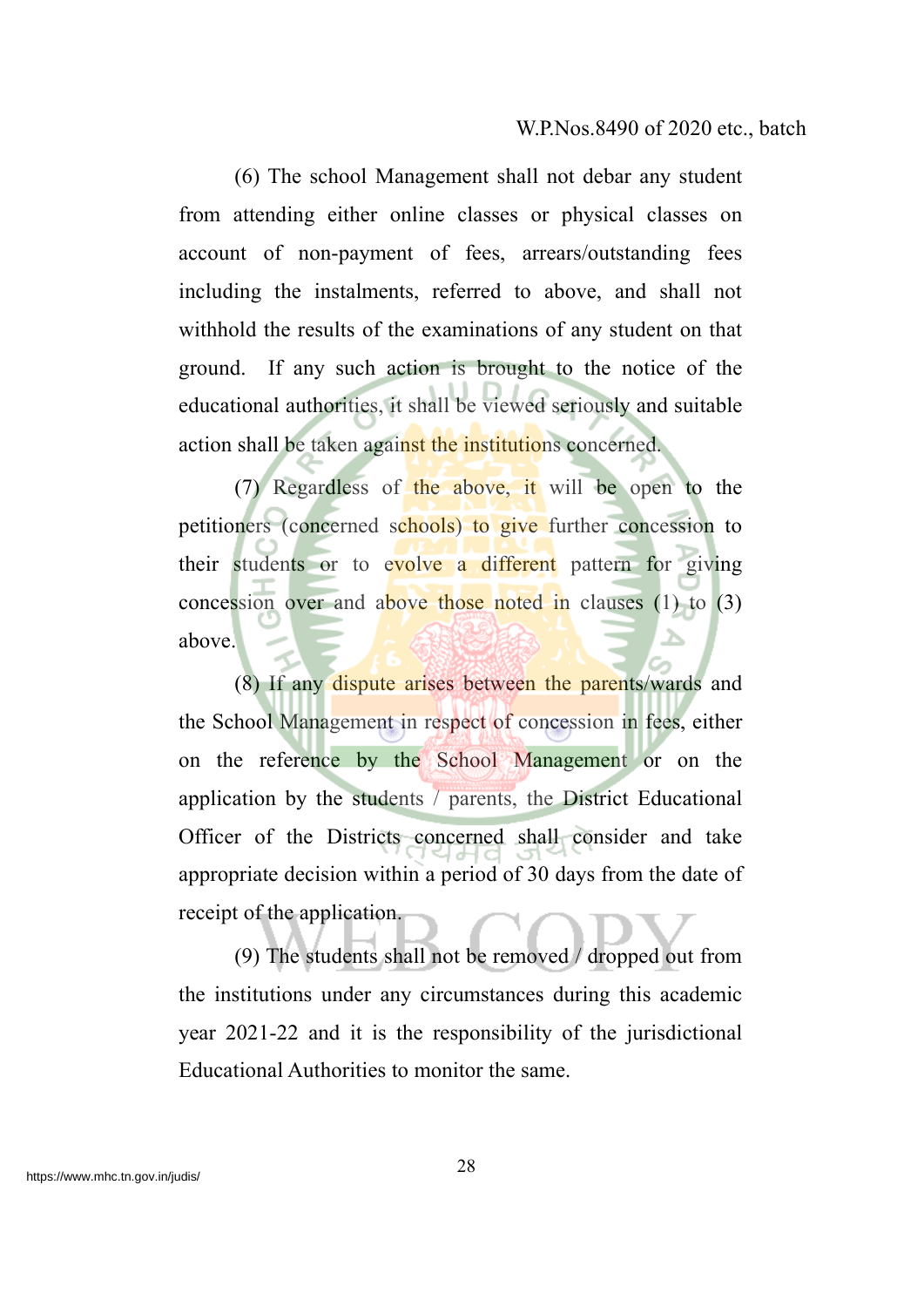(10) If any difficulty faced by the students to continue in a particular school, they can approach the jurisdictional Educational Authorities, who shall make necessary arrangements to accommodate the said students in nearby Government / Corporation/ Municipal / Panchayat schools.

(11) As a special case under extraordinary situation, the State Government may also consider to sanction amount for the fees, if there is any unfilled seats available under 25% quota under the Right of Children to Free and Compulsory Education Act, 2009, for the academic year 2021-22, subject to eligibility criteria.

(12) The management of CBSE Schools shall publish the details of fees to be collected for the academic year 2021-2022 in their respective website, within a period of four weeks from the date of receipt of a copy of this order.

(13) In case of dispute in respect of determination of fees, the school Management or students/parents concerned can approach the Fee Determination Committee for redressal of their grievances.

(14) Students who seek to leave the school may inform to the schools concerned. It is made clear that the Education Department has already issued a circular that schools cannot insist upon production of Transfer Certificate for admission of students in schools. It is only an information to the school management for admitting new students in the said vacancies.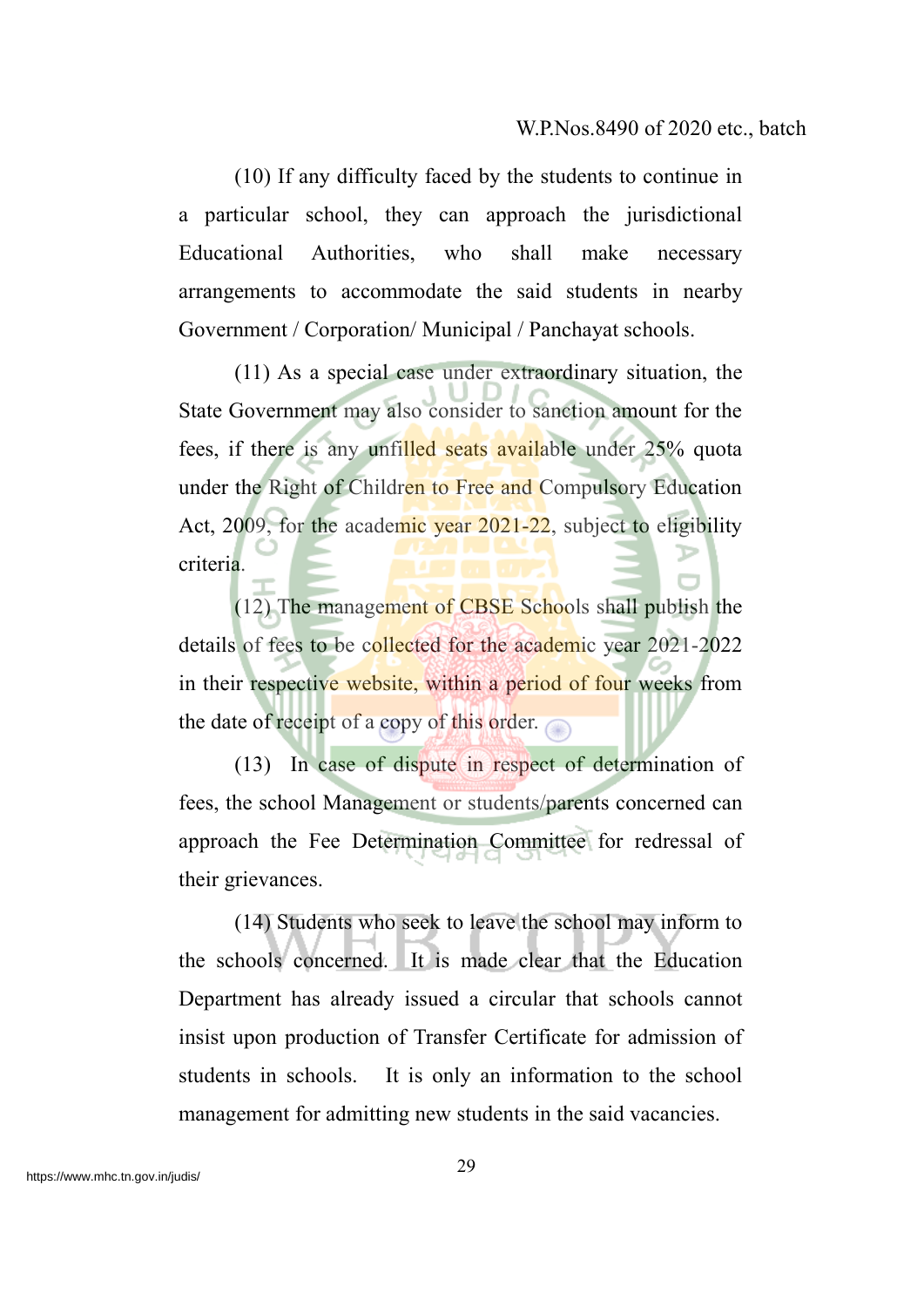(15) The State Government shall take all necessary steps to fill up the vacancies in the cadre of staff and ensure effective functioning of the Fee Determination Committee. The said exercise shall be completed by the Secretary to Government, School Education Department, Government of Tamil Nadu, within a period of eight weeks from the date of receipt of a copy of this order.

(16) In view of the above directions, the State Government shall issue revised Circular and the same shall be communicated to all the **Schools within a** period of two weeks from the date of receipt of a copy of this order.

22. **With the above directions, these writ petitions are disposed of.**

No costs. Consequently, connected miscellaneous petitions are closed.

30.07.2021

20

Index : Yes / No Internet : Yes / No Jvm

To

1.The Chief Secretary to Government,

I ඏ

 The Office of Revenue and Disaster Management Department, Disaster Management Wing, DM II Section, Fort St.George, Chennai-600 009.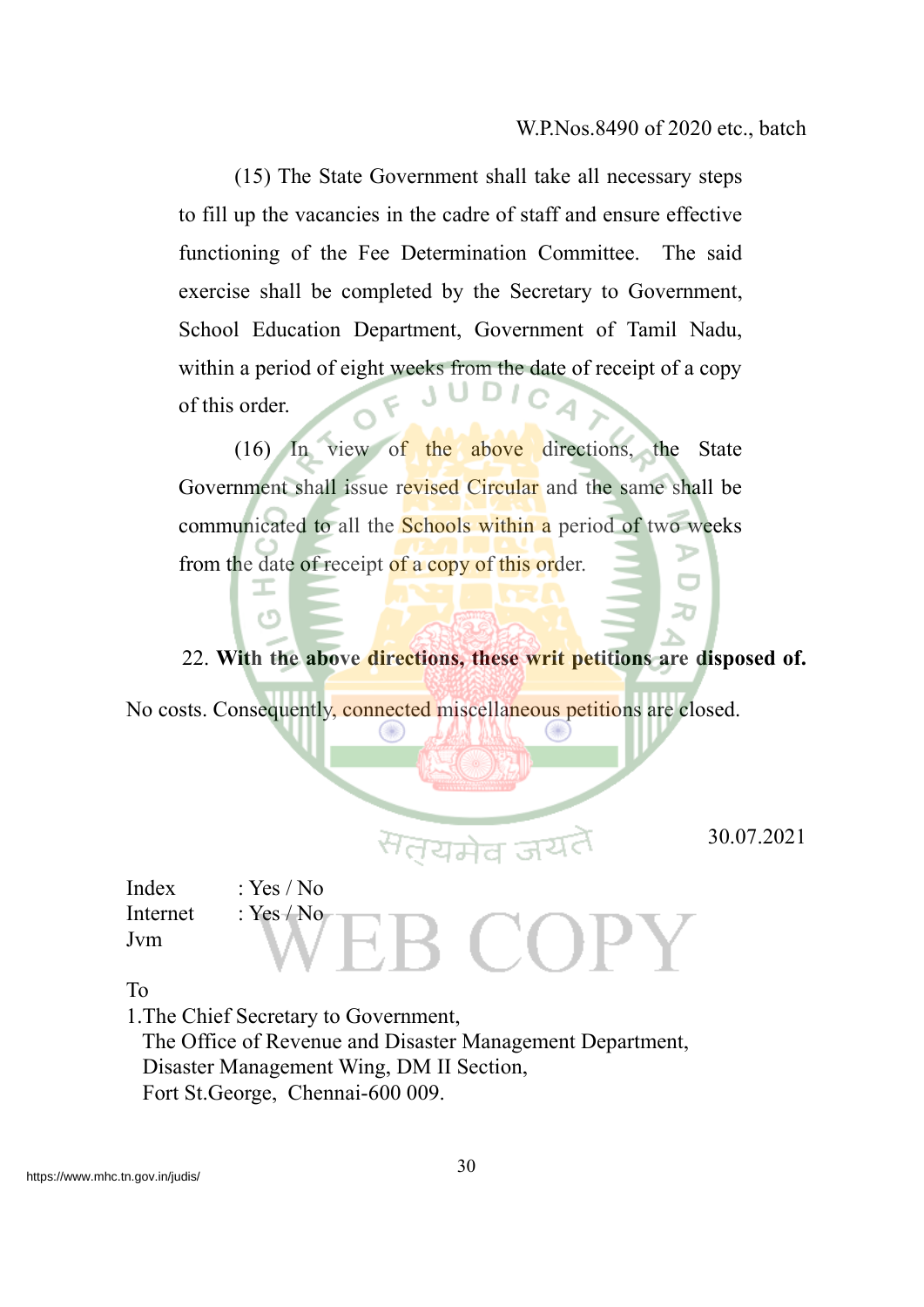DICAT

◉

- 2.The Secretary, Collegiate Education Department, Fort St.George, Chennai-9.
- 3.The Secretary, School Education Department, Fort St.George, Chennai-9.
- 4.The Director, The Directorate of School Education, DPI Campus, Chennai.
- 5.The Director,

 The Directorate of Matriculation Education, DPI Campus, Chennai.

6.The Director, The Directorate of Elementary Education, DPI Campus, Chennai.

Œ

<sup>स</sup>त्यमेव जय

EB COPY